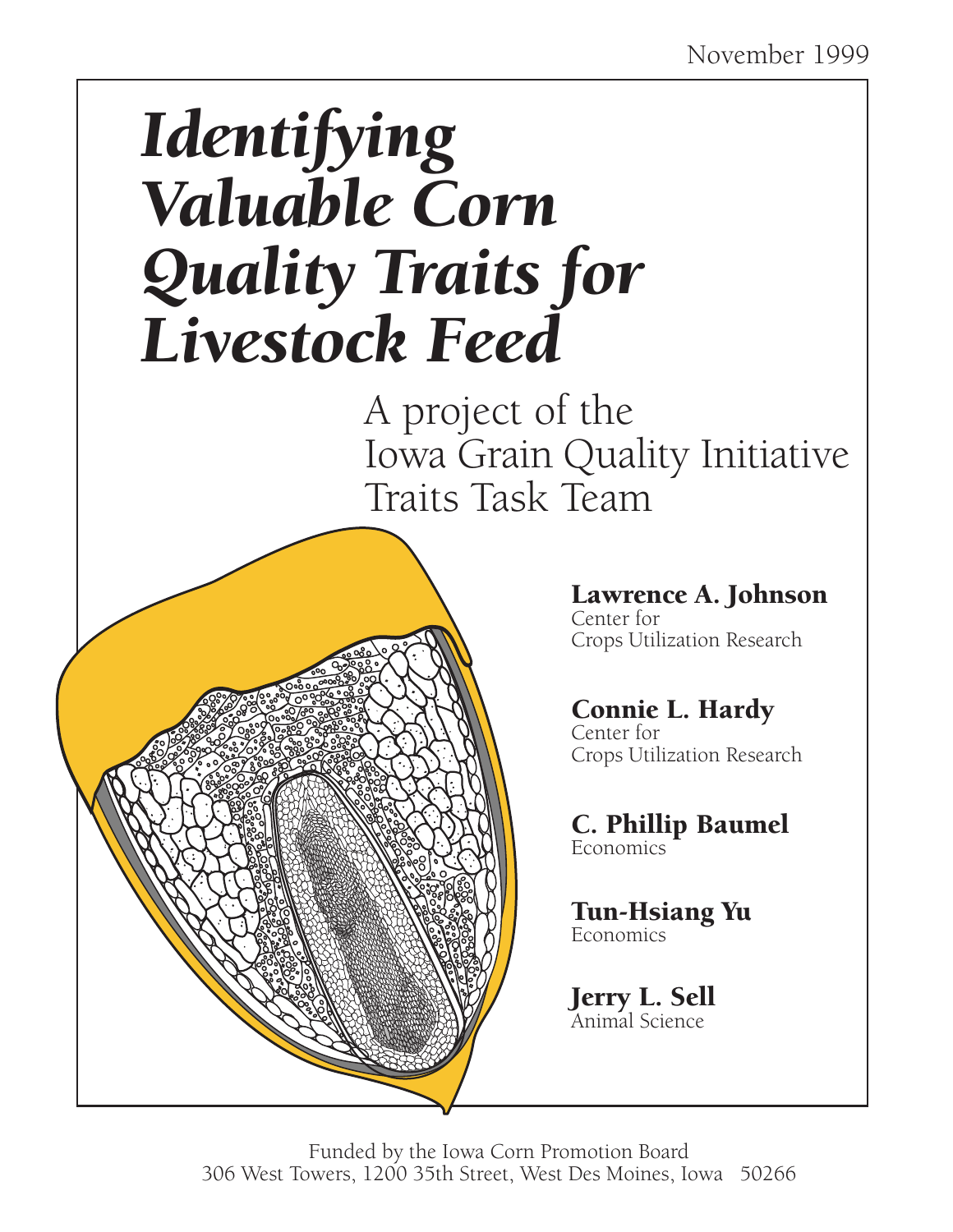# *Identifying Valuable Corn Quality Traits for Livestock Feed*

**A project of the Iowa Grain Quality Initiative Traits Task Team**

**By:**

**Lawrence A. Johnson Center for Crops Utilization Research Food Science and Human Nutrition**

**Connie L. Hardy Center for Crops Utilization Research**

> **C. Phillip Baumel Economics**

**Tun-Hsiang Yu Graduate Student, Economics**

> **Jerry L. Sell Animal Science**

**Funded by the Iowa Corn Promotion Board 306 West Towers 1200 35th St. West Des Moines, IA 50266**

**November 1999**

**Center for Crops Utilization Research Iowa Agriculture & Home Economics Experiment Station Iowa State University, Ames, IA**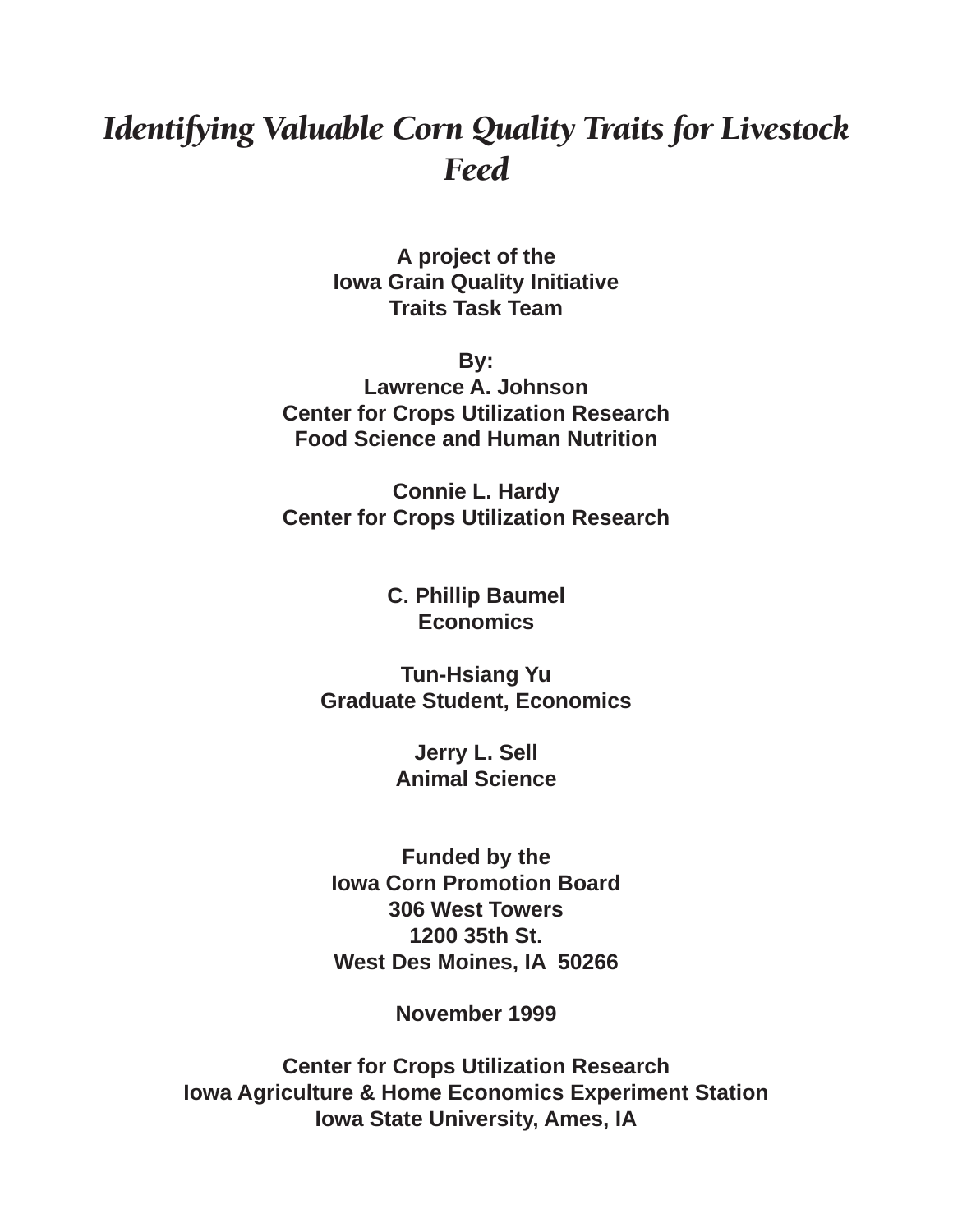# **Acknowledgments**

This report is intended to provoke discussion and debate that will lead to a vision among researchers in public institutions, seed companies, and the feed industry for modifying corn quality traits to enhance its nutrient value in livestock feed applications. This report also attempts to provide direction to farmer organizations and the corn industry about potential targets for investing research funds. One should recognize that some of the modifications considered required speculation about nutrient composition and the limits of enhancing a particular trait. The following individuals provided guidance and insight in this research project.

Miloud Araba, Optimum Quality Grains, West Des Moines, IA Dale W. Ball, Wilson Seeds, Inc., Harlan, IA Paul Bond, Roche Vitamins and Fine Chemicals, Ames, IA Roger Crum, Pioneer Hi-Bred International Inc., Johnston, IA Dan Dyer, Optimum Quality Grains, West Des Moines, IA Palmer Holden, Iowa State University, Ames, IA Charles R. Hurburgh, Jr., Iowa State University, Ames, IA Dan Loy, Iowa State University, Ames, IA Allen Trenkle, Iowa State University, Ames, IA Bart Waters, Dow AgroSciences, Indianapolis, IN Dean Zimmerman, Iowa State University, Ames, IA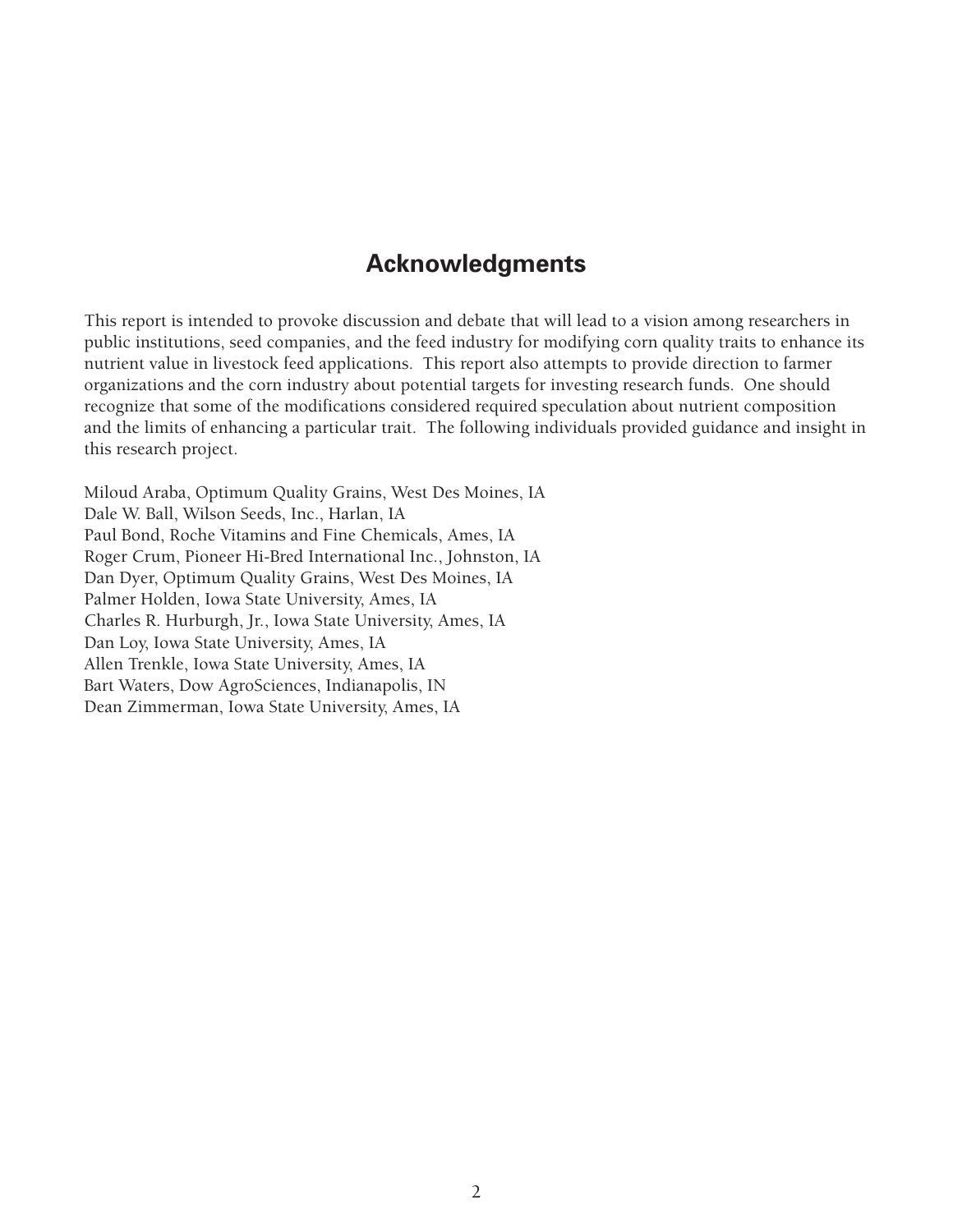# **Executive Summary**

Biotechnology, genetic engineering, and traditional plant breeding are rapidly making possible many corn composition modifications that affect livestock feeding. The primary benefits of modified corn for feed are reduced feed costs per unit of weight gain or milk and egg production; reduced animal waste, particularly nitrogen and phosphorus; reduced veterinary costs and improved disease resistance; improved processing characteristics (e.g., reduced dust, ease of grinding or steam flaking, etc.) to make the feed; and improved meat quality (e.g., amounts of lean and fat, fatty acid composition, and other factors having human health implications).

This report covers modifications that affect feed costs and can be evaluated by least-cost feed formulation. In this work, we first considered how new traits would affect grain composition; often making one specific change caused changes in other grain constituents. Corn compositions that reflect enhancements in individual traits were developed and evaluated using the Brill Feed Formulation System for ration balancing at least cost. Feed savings were then spread over the amount of modified corn used in the diets to arrive at an "added value per bushel." Allocation of additional value among producers, handlers, seed producers, feed producers, and feeders will be determined by the market.

This study includes determinations of the value of modified corn value in the diets for swine, poultry (layers, broilers, and turkeys) and beef cattle. We also examined different age segments because the needs of very young animals (starters) are different from those of older, mature animals (finishers). Although livestock feeders consider many different age segments, we chose to consider only two– starters and finishers. Diets for intermediate growth stages produce intermediate results.

Twenty-four genetic modifications to corn having potential to reduce feed costs were identified and evaluated. The seven modifications having the greatest annual gross value are listed below:

| <b>Modification</b>                                                           | Gross<br>Value<br>(billion \$/yr) | Quantity<br><b>Affected</b><br>(billion bu/yr) | <b>Added</b><br>Gross<br>Value<br>(cents/bu) | <b>Added</b><br><b>Gross Value</b><br><b>Per Unit of Trait</b><br>(cents/bu) |
|-------------------------------------------------------------------------------|-----------------------------------|------------------------------------------------|----------------------------------------------|------------------------------------------------------------------------------|
| Increase protein by 8 percentage<br>points                                    | 3.45                              | 4.8                                            | 72.2                                         | 9.0 per percentage<br>point of protein                                       |
| Enlarge germ for oil (triple oil<br>content)                                  | 2.51                              | 5.6                                            | 44.8                                         | 5.8 per percentage<br>point of oil                                           |
| Increase germ size to 27% of dry<br>matter                                    | 2.06                              | 7.2                                            | 28.7                                         | 2.0 per percentage<br>point of increased<br>size                             |
| Enlarge germ for protein (increase<br>protein content by 7 percentage points) | 2.04                              | 8.2                                            | 24.6                                         | 3.6 per percentage<br>point of protein                                       |
| Increase starch digestibility by 10<br>percentage points                      | 1.44                              | 6.7                                            | 21.5                                         | 2.1 per percentage<br>point of digestibility                                 |
| Double glutelin protein content                                               | 1.18                              | 4.3                                            | 27.3                                         | 1.8 per percentage<br>point of increased<br>glutelin content in<br>protein   |
| Increase protein digestibility by 10<br>percentage points                     | 0.88                              | 7.9                                            | 11.1                                         | 1.1 per percentage<br>point of digestibility                                 |

To derive maximum benefits of many modifications, species- and age-specific grains will likely be developed. Many of the modifications envisioned will cause pressure on alternative feed ingredients, especially soybean meal. This may reduce the net financial benefits for some modifications because most midwestern farmers produce both crops.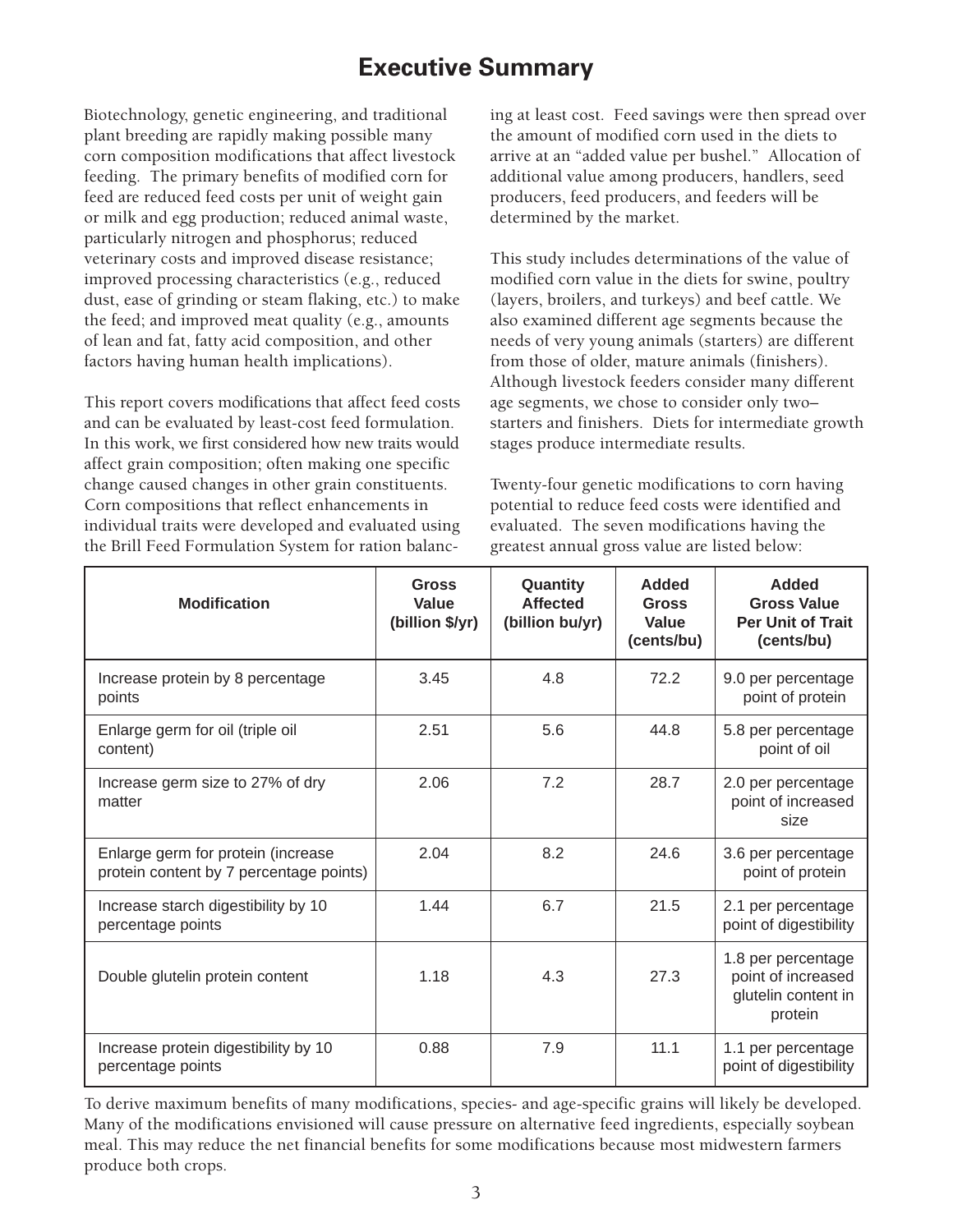# **Introduction**

There is tremendous excitement about profit and economic development opportunities that are expected from genetic modification of grain. This excitement is manifested in huge industry consolidation through buyouts, joint ventures, and mergers of seed and agribusiness companies. State and federal government agencies and private organizations have developed programs to encourage and facilitate the production, handling, processing, and marketing of valueenhanced grains, either on a bulk basis or identity-preserved basis. Large investments are being allocated to research and development of new commodities and specialty grains. A large share of research and development funds is being invested in modifying corn because of volume and diversity of uses.

More than 70% of the U.S. corn crop is used in animal feeds either in the United States or at its ultimate export destination; therefore, genetic modifications of corn for animal feed have major profit and development potential. At the same time, the livestock feed industry balances rations to supply nutrients at the least cost. Nutrient sources change, depending on price and availability, so corn that delivers a higher level of nutrients (e.g., protein, energy) will likely substitute for other ingredients in the ration, such as soybean meal and feed fats. Because the demand for feed ingredients is limited by the total demand for meat, milk, and egg products, feed ingredient enhancements may serve only to substitute for other feed ingredients without increasing demand as a whole. However, individual feeders can realize feed cost savings by using corn that delivers higher levels of important nutrients if that type of corn is readily available at the right price. Modified corn also may prove to be a preferred source of certain nutrients for a particular species and growth stage.

The primary benefits of modified corn for feed are as follows:

- Reduced feed costs per unit of weight gain or production of milk or eggs;
- Reduced animal waste, particularly nitrogen and phosphorus;
- Reduced veterinary costs and improved disease resistance;
- Improved processing characteristics (e.g., reduced dust, ease of grinding or steam flaking, etc.) to make the feed; and
- Improved quality (e.g., amount of lean and fat, fatty acid composition, and other factors affecting human health).

This report is an assessment by Iowa State University researchers of possible genetic modifications in corn that could deliver higher levels of nutrients. It focuses on identifying and describing genetic modifications of corn protein, oil, starch, and minerals that might have commercial feed value and on general assessments of the economics of pursuing such modifications. Its purposes are as follows:

- To identify and describe possible modifications of corn that might have commercial feed value,
- To estimate the potential economic benefits that could be derived from each of the identified modifications of corn in feed applications,
- To estimate the amount of modified corn that would be consumed, and
- To rank specific modifications based on potential benefits in feed applications.

Biotechnology, genetic engineering, and traditional breeding are rapidly increasing the likelihood of producing desirable corn modifications. Today, reduced feed cost is the primary market incentive for using modified corn in rations.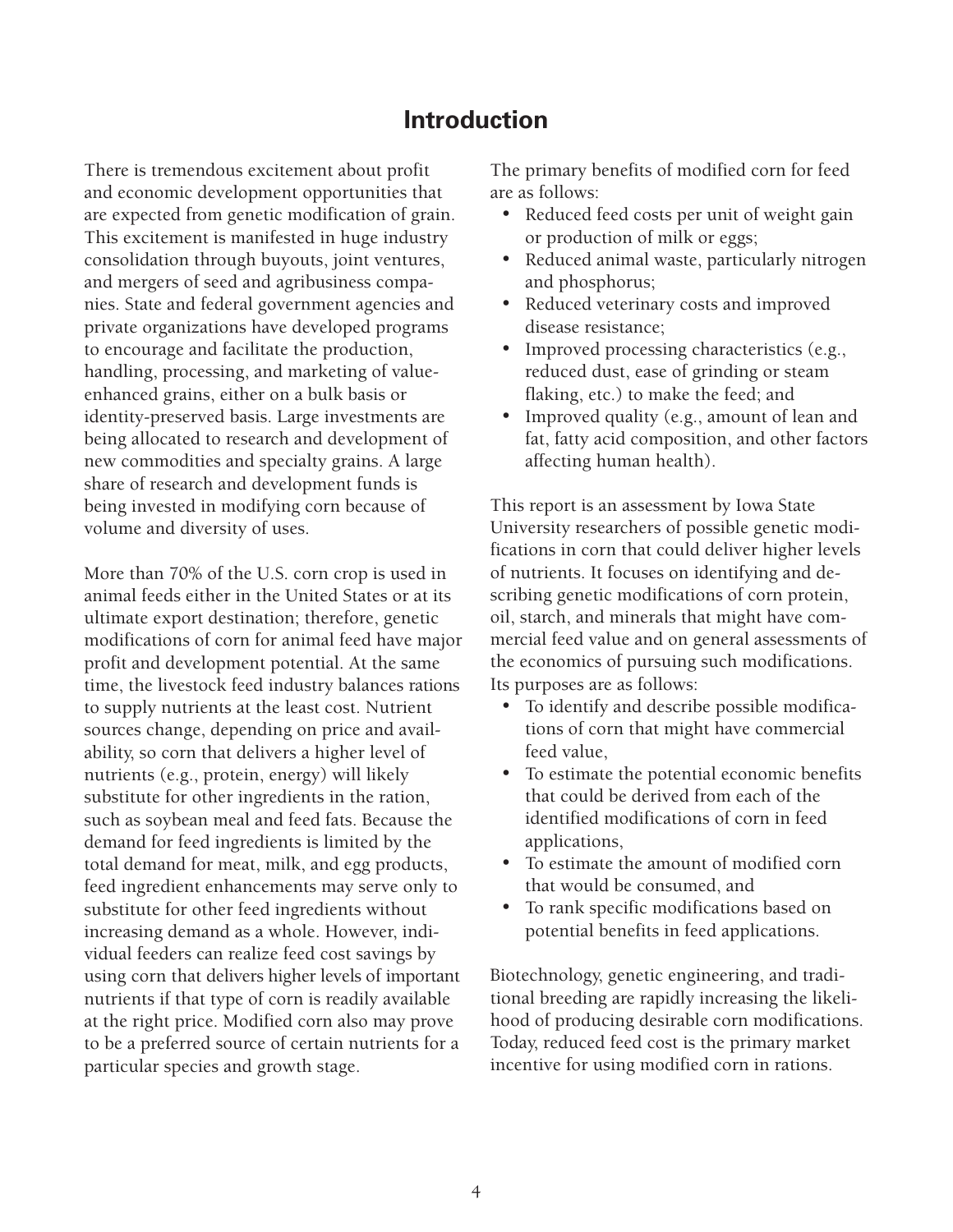Although other benefits also may be realized, we only used feed cost savings to evaluate the modifications described in this report. This study does not consider environmental benefits (e.g., reduced phosphate in manure) of a particular trait because there are not yet market incentives. A subsequent study addresses the effect of price responses in other major feed ingredients to consumption of value-enhanced corn (1).

We recognize that livestock diets are changing. Lower levels of protein are being fed to reduce nitrogen in manure. As this practice becomes widely adopted, protein quality will become more important; therefore, we regard the results of all modifications that affect protein quality to be conservative. Some modifications considered desirable for feed may adversely impact the value of corn for other purposes (e.g., wet milling, dry milling, corn masa, etc.). Specialty corns are likely to be developed for those industries as well, and major benefits are possible (see companion report entitled Identifying Valuable Corn Quality Traits for Starch Production, EDC-194).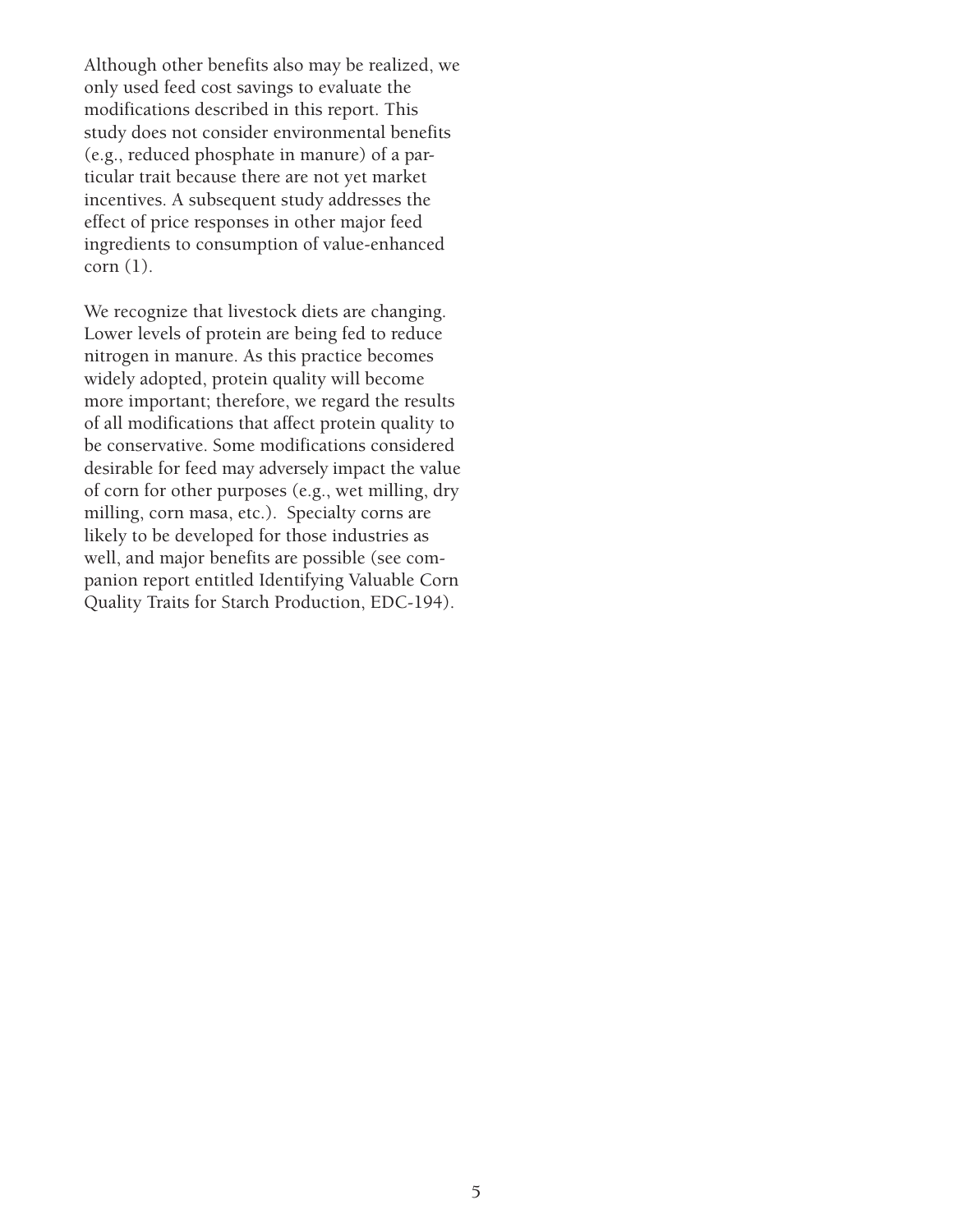## **Methodology**

New traits considered in this report were evaluated in swine, poultry (layer hens, broiler chickens, and turkeys), and finisher beef cattle diets by assigning the same price to modified corn and generic corn. The modified corn was evaluated on the basis of nutrient content. The added value of each modified corn was calculated based on feed cost savings. Some trait enhancements included in this study have been commercialized either individually or in stacked-trait combinations. Scientists from seed genetics companies and university breeding programs contributed composition data that reflect what is currently possible in corn with enhanced nutrients. Other trait enhancements do not yet exist, but were evaluated as if they could be available over a range of levels.

We considered 24 modifications at varying levels in corn and calculated the effects of each modified corn on the cost per ton of balanced rations for each livestock species. For swine and poultry, starter and finisher stages were evaluated. For beef cattle, only the finishing stage of growth was evaluated. Corn compositional changes were intended to enhance digestibility, or to increase nutrient levels that commonly must come into the ration through other ingredients (i.e., soybean meal, dicalcium phosphate, amino acids, feed fat). Typical corn and modified

corn compositions were based on long-term averages for the western Corn Belt and industry data for commercial modified corn varieties. Corn compositions were developed to include a range of values for each trait. Most corn compositions were theoretically based on mass balances, and a few were based on actual data provided by seed companies and university breeding programs. Metabolizable energy (ME) and total digestible nutrients (TDN) were calculated using DuPont Estimate v.  $2.01$ ,<sup>1</sup> except in the case of starch digestibility. In this case, estimates could be made only by increasing the starch level in the corn and by calculating the effect on metabolizable energy (2).

Feed cost savings were calculated using the Brill Version 7 Feed Formulation System<sup>2</sup> for ration balancing. Feed ingredient prices published in early May 1997 were used. Nutrient requirements were based on National Research Council and ISU Extension recommendations for age and species (3,4). Feed savings contributed by each trait enhancement were allocated to the bushels of modified corn included in the rations. In this way, feed savings were converted to "gross added value per bushel" for the individual corn modifications in the diets.

*Gross values* do not reflect any additional costs of producing or handling the modified corn (i.e., seed cost and planting rate differences, reduced yield, additional cost of segregated storage), as would be included in calculations of *net value*. They also do not reflect any market impact of price responses in other major feed ingredients.

Selected levels of increase in a modification were used to calculate the gross value of each trait modification for U.S. corn in the global corn market. Estimates of modified corn consumption were based on domestic corn consumption data from the National Corn Growers' Association shown in Table 1, and on least-cost, balanced rations calculated using the Brill program.

| <b>Species</b>       | <b>Corn Consumption</b><br>(million bu/yr) |
|----------------------|--------------------------------------------|
| Swine                | 1,369                                      |
| Replacement chickens | 76                                         |
| <b>Broilers</b>      | 953                                        |
| Layers               | 402                                        |
| <b>Turkeys</b>       | 294                                        |
| Beef cattle on feed  | 1,266                                      |
| Beef cattle (other)  | 258                                        |
| Total                | 4,618                                      |

#### **TABLE 1. Estimated Quantities of Commodity Corn Used in Selected Livestock Rations–United States 1997**

Source: National Corn Growers Association, St. Louis, MO.

<sup>1</sup> Available through Optimum Quality Grains, West Des Moines, IA.

<sup>2</sup> Available through the Brill Corporation, Norcross, GA.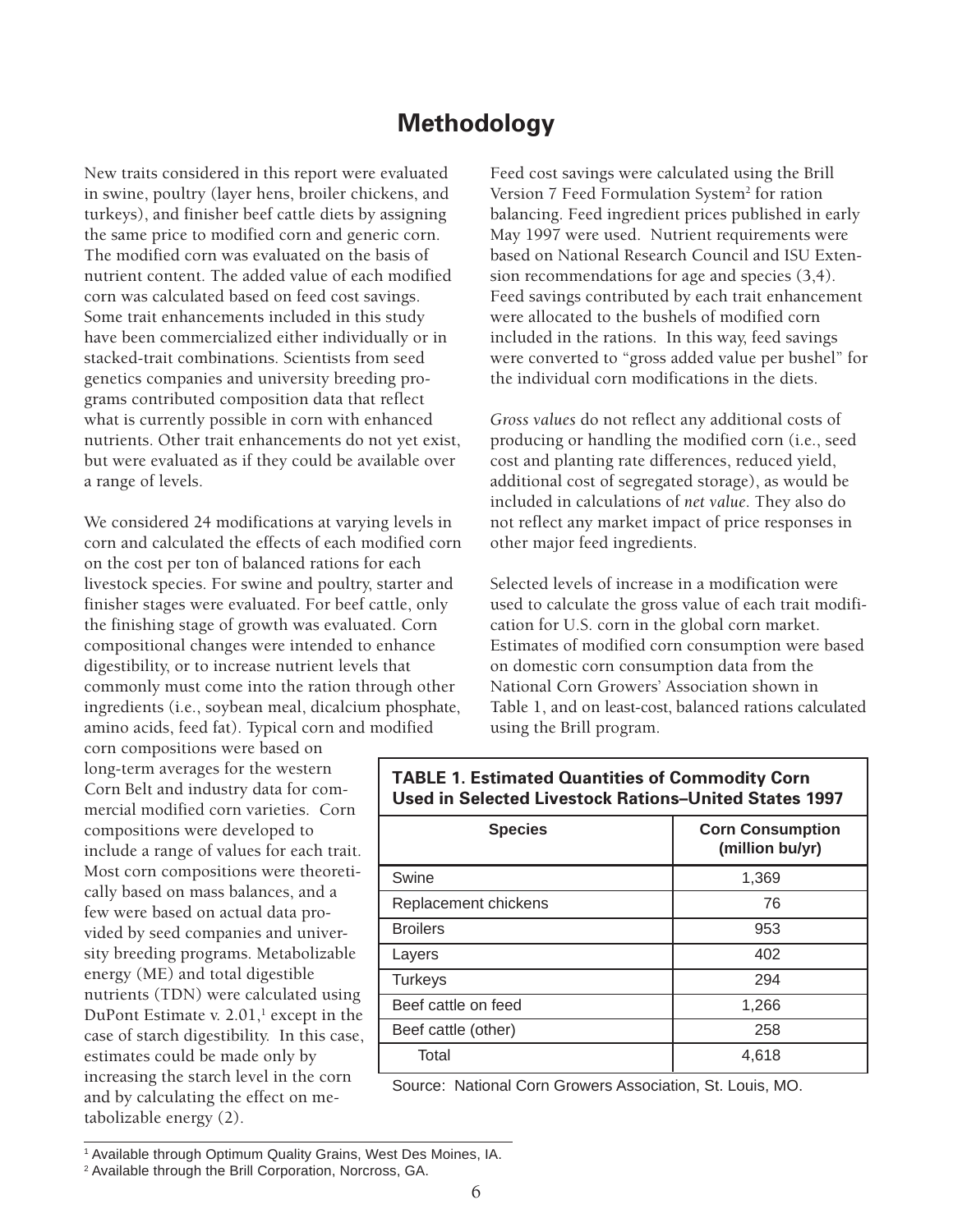# **Results of Economic Analysis**

Least-cost ration balancing models evaluate alternative feed ingredients in diets of swine, poultry, and beef cattle. Using specific assumptions about nutrient requirements, ingredient composition, and price, we used the Brill model to provide consistent balanced rations for each species and age group. In most cases, Brill could accommodate the composition changes in corn from each modification. In a few cases, cost or rations seemed inconsistent within a species or age level, perhaps because the range of variability in corn composition was beyond the model's limits.

Table 2 lists the 24 individual trait modifications and the estimated additional value per unit increase for each trait. Table 3 lists the modifications in order of annual gross value of the enhanced trait at a selected level of increase. Comments are included in the text about relative values of each modified corn in swine, poultry, and beef cattle diets. Some modifications were more valuable in starter diets than in adult or finisher diets. Layer hens are classified by daily feed intake rather than by age and were evaluated at 80-gram or 120-gram levels. Generally, modifications that proved more valuable in starter poultry diets were also more valuable in 80-gram layer hen diets. Following Tables 2 and 3, individual modifications are discussed in more detail.

# **Protein Modifications**

The modifications described below include increases in crude protein content, protein digestibility, selected protein fractions, and individual amino acids. Protein increases are particularly valuable in diets of monogastric (nonruminant) livestock. In swine and poultry diets, certain amino acids are considered "limiting," so they must be available at specific minimum levels for the animal to use dietary protein efficiently. When these amino acids are not sufficiently available, supplemental amino acids may be added to the rations, usually at higher cost. Thus, protein modifications are generally less valuable in finisher beef cattle diets because cattle can build lean tissue mass from less expensive feed inputs.

#### **Increase Protein Content**

Protein is usually the most valuable nutrient in livestock diets. Growth and development depend heavily on proteins and their building blocks, amino acids. Typical livestock diets use soybean meal and corn as major protein sources. Increases in corn protein directly affect consumption of corn, soybean meal, and synthetic amino acids, depending on the relative prices of these ingredients.

If crude protein in corn could be doubled (increased by 8 percentage points), feeders of swine and poultry would be able to replace other protein sources (i.e. soybean meal) with modified corn. At this level of corn protein increase, feed savings of \$13.83–18.39/ton in swine diets and \$10.34–34.41/ton in poultry diets are possible. Annually, 4.8 billion bushels of this modified corn could be used in swine and poultry diets worldwide. At an average added value of 72.2 cents/bu, this modified corn could add up to \$3.45 billion in gross value annually to the value of U.S. corn used in world feed markets.

#### **Increase Protein Digestibility**

Crude protein in feed ingredients is not totally digestible for any species, but digestibility coefficients have been estimated for important nutrients in the major feed ingredients. Corn protein is approximately 84% digestible for poultry, 82% digestible for swine, and 73% digestible for beef cattle.<sup>3</sup>

<sup>&</sup>lt;sup>3</sup> Personal communication with ISU Animal Science faculty.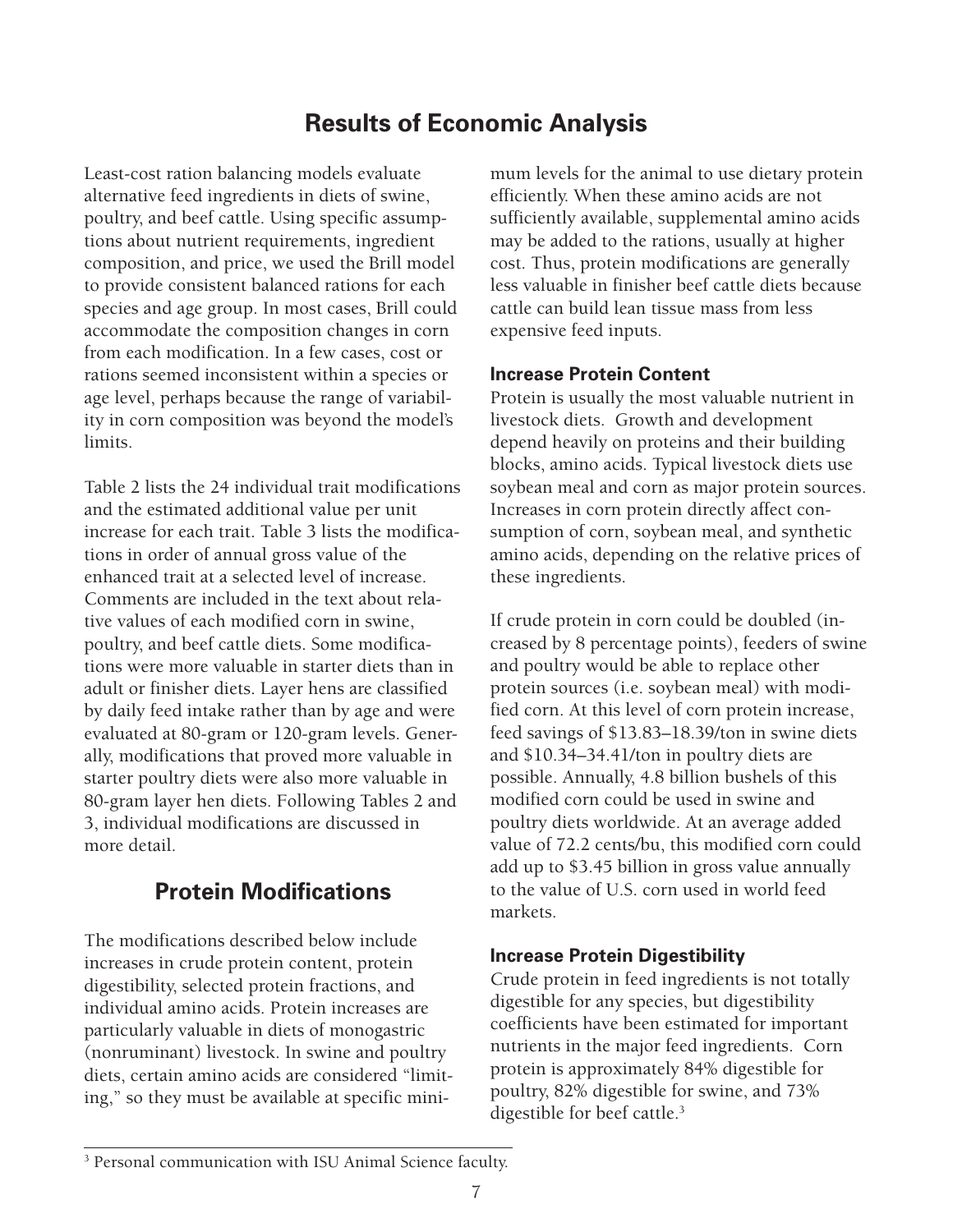| <b>Modification</b>                                               | <b>Benefits</b>                                                 | <b>Content of</b><br><b>Normal Corn</b> | <b>Estimated Gross Added</b><br>Value (cents/bu/additional<br>unit of trait) | <b>Gross Added Value</b><br>of 2x Increase in<br>Trait (cents/bu) |
|-------------------------------------------------------------------|-----------------------------------------------------------------|-----------------------------------------|------------------------------------------------------------------------------|-------------------------------------------------------------------|
| Increase protein<br>content                                       | Replaces soybean<br>meal and some<br>amino acids in the<br>diet | 8.7% db                                 | 9.0¢/bu per percentage<br>point                                              | 78.3¢/bu                                                          |
| Increase protein<br>digestibility                                 | More efficient use<br>of protein                                | $80\%$ <sup>a</sup>                     | 1.1¢/bu <sup>a</sup> per percentage<br>point                                 | $11.1¢$ /bu                                                       |
| Increase lysine<br>content                                        | More of an essential<br>amino acid with<br>added protein        | $0.3%$ db                               | 3.8¢/bu per 0.1<br>percentage point                                          | $11.5¢$ /bu                                                       |
| Increase lysine<br>only                                           | More of an essential<br>amino acid                              | $0.3%$ db                               | 6.5¢/bu per percentage<br>point                                              | 19.5¢/bu                                                          |
| Increase<br>methionine<br>content                                 | More of an essential<br>amino acid with<br>added protein        | $0.2%$ db                               | 1.8¢/bu per 0.1<br>percentage point                                          | $3.6$ ¢/bu                                                        |
| Increase<br>methionine only                                       | More of an essential<br>amino acid                              | $0.2%$ db                               | 3.7¢/bu per 0.1<br>percentage point                                          | $7.4$ ¢/bu                                                        |
| Increase total<br>sulfur-containing<br>amino acids<br>(TSAA) only | More methionine<br>and cystine                                  | $0.4%$ db                               | 2.1¢/bu per 0.1<br>percentage point                                          | $8.4$ ¢/bu                                                        |
| Increase total<br>sulfur-containing<br>amino acids<br>(TSAA)      | More methionine<br>cystine, and protein                         | $0.4%$ db                               | 1.5¢/bu per 0.1<br>percentage point                                          | $6.3¢$ /bu                                                        |
| Increase<br>tryptophan <sup>b</sup>                               | More of an essential<br>amino acid with<br>added protein        | 0.07% db                                | 1.8¢/bu per 0.1<br>percentage point                                          | $2.2$ ¢/bu                                                        |
| Increase<br>tryptophan onlyb                                      | More of an essential<br>amino acid                              | 0.07% db                                | 8.2¢/bu per 0.1<br>percentage point                                          | $9.9$ ¢/bu                                                        |
| Increase<br>threonine <sup>b</sup>                                | More of an essential<br>amino acid with<br>added protein        | 0.35% db                                | $0.25$ ¢/bu per 0.1<br>percentage point                                      | $0.9$ ¢/bu                                                        |
| Increase<br>threonine onlyb                                       | More of an essential<br>amino acid                              | 0.35% db                                | 0.25¢/bu per 0.1<br>percentage point                                         | $0.9$ ¢/bu                                                        |
| Increase albumin<br>protein content                               | More germ protein,<br>lysine, methionine,<br>cystine            | 7% of protein<br>db                     | 1.1¢/bu per percentage<br>point                                              | $7.9¢$ /bu                                                        |
| Increase glutelin<br>content                                      | More protein, lysine,<br>methionine, cystine,<br>threonine      | 25% of<br>protein db                    | 1.1¢/bu per percentage<br>point                                              | $27.3¢$ /bu                                                       |
| Increase C-zein<br>and D-zein<br>protein content                  | More protein and<br>sulfur-containing<br>amino acids            | 6% of protein<br>db                     | 1.0¢/bu per percentage<br>point                                              | $6.0$ ¢/bu                                                        |

# **TABLE 2. Benefits and Values of Corn Modifications to Improve Feed**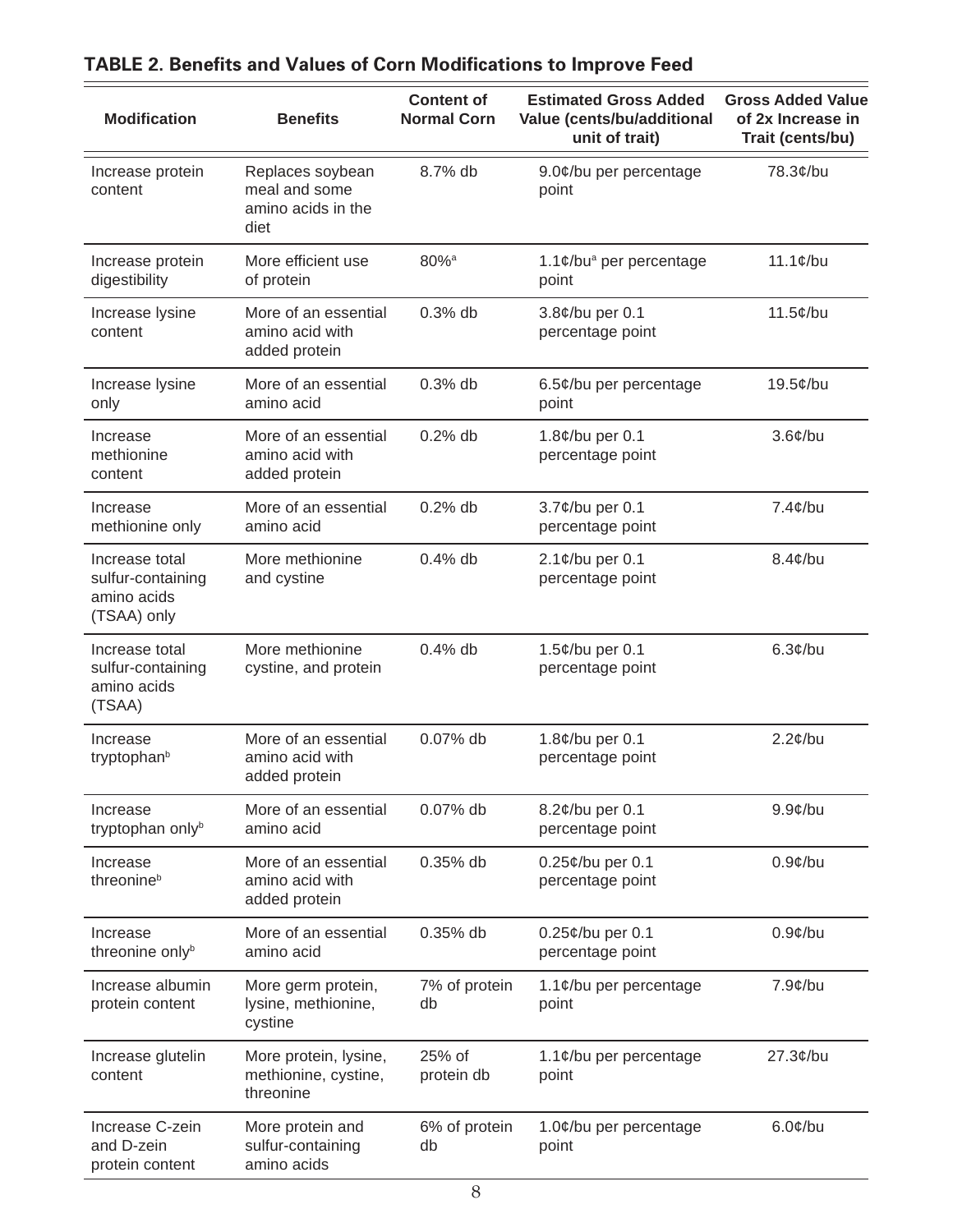| <b>Modification</b>                                | <b>Benefits</b>                                          | <b>Content of</b><br><b>Normal Corn</b>                 | <b>Estimated Gross Added</b><br>Value (cents/bu/additional<br>unit of trait) | <b>Gross Added Value</b><br>of 2x Increase in<br>Trait (cents/bu) |
|----------------------------------------------------|----------------------------------------------------------|---------------------------------------------------------|------------------------------------------------------------------------------|-------------------------------------------------------------------|
| Increase C-zein<br>protein content                 | More protein, lysine,<br>methionine, cystine             | 3.3% of<br>protein db                                   | 0.9¢/bu per percentage<br>point                                              | $2.7$ ¢/bu                                                        |
| Enlarge germ for<br>oil                            | More energy,<br>protein, and<br>essential amino<br>acids | 4.1% oil db                                             | 5.8¢/bu per percentage<br>point                                              | $23.8$ ¢/bu                                                       |
| Enlarge germ for<br>protein                        | More energy,<br>protein, and<br>essential amino<br>acids | 8.7% protein<br>db                                      | 3.6¢/bu per percentage<br>point                                              | $30.6$ ¢/bu                                                       |
| Enlarge germ<br>size                               | More energy,<br>protein, and<br>essential amino<br>acids | 11% of kernel<br>weight db                              | 0.2¢/bu for each<br>percentage point                                         | 19.9¢/bu                                                          |
| Increase oil<br>content                            | More energy                                              | 4.1% oil db                                             | 3.5¢/bu per percentage<br>point                                              | $14.0$ ¢/bu                                                       |
| Increase starch<br>content                         | More energy, but<br>decreased protein<br>and amino acids | 71% starch<br>db                                        | 0.02¢/bu per percentage<br>point                                             | $0.1$ ¢/bu                                                        |
| Increase starch<br>digestibility                   | More energy without<br>decreasing other<br>nutrients     | 90%c                                                    | 2.1¢/bu per percentage<br>point                                              | $21.5$ ¢/bu                                                       |
| Increase<br>availability of<br>phosphorus          | More useable<br>phosphorus                               | 20% of total<br>phosphorus is<br>available              | 2.9¢/bu per 10<br>percentage points of<br>availability                       | $5.8¢$ /bu                                                        |
| Increase<br>phosphorus<br>(total and<br>available) | More useable<br>phosphorus                               | 0.06% of<br>kernel weight<br>is available<br>phosphorus | 1.9¢/bu per 0.06<br>percentage point of<br>kernel weight                     | $3.8¢$ /bu                                                        |

ª Protein digestibility was assumed to be 82% for swine, 84% for poultry, and 73% for beef cattle.<br><sup>b</sup> Swine diets only.<br><sup>c</sup> Average digestibility was assumed to be 99% for swine, 90% for poultry, and 89% for beef cattle.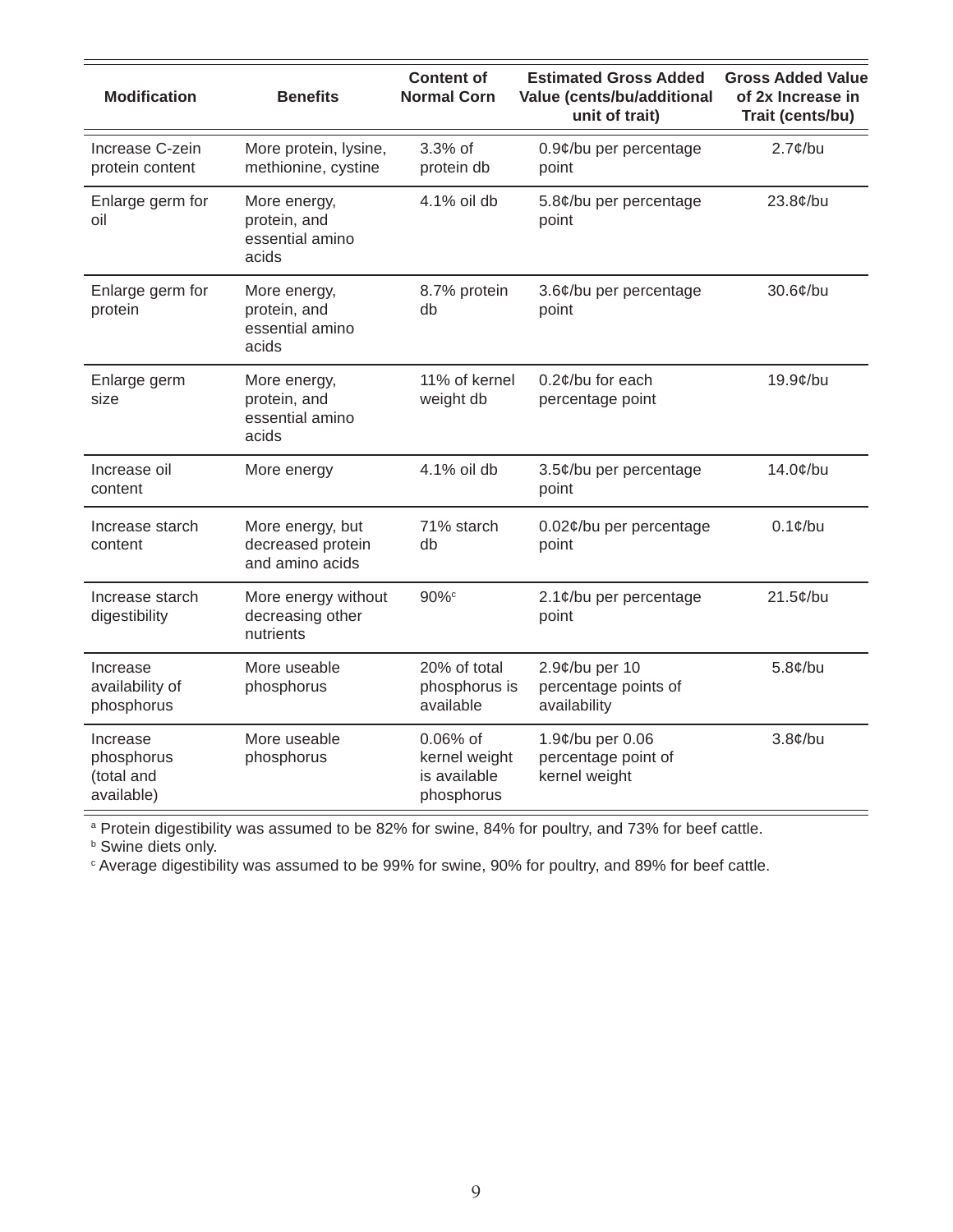| <b>Modification</b>                                                    | <b>Annual Gross</b><br>Values (billion \$/yr) | <b>Average Gross</b><br><b>Added Value</b><br>$(cents/bu)^a$ | <b>Quantity of Corn</b><br><b>Affected by</b><br><b>Modification</b><br>(billion bu/yr) |
|------------------------------------------------------------------------|-----------------------------------------------|--------------------------------------------------------------|-----------------------------------------------------------------------------------------|
| Add 8% points of protein                                               | 3.45                                          | 72.2                                                         | 4.8                                                                                     |
| Add 8 points of oil by<br>enlarging germ for oil                       | 2.51                                          | 44.8                                                         | 5.6                                                                                     |
| Increase size of germ to 27%<br>of dry matter                          | 2.06                                          | 28.7                                                         | 7.2                                                                                     |
| Add 7% points of protein by<br>enlarging germ for protein              | 2.04                                          | 24.6                                                         | 8.2                                                                                     |
| Add 10% points of starch<br>digestibility                              | 1.44                                          | 21.5                                                         | 6.7                                                                                     |
| Double glutelin protein<br>content                                     | 1.18                                          | 27.3                                                         | 4.3                                                                                     |
| Add 10% points of protein<br>digestibility                             | 0.88                                          | 11.1                                                         | 7.9                                                                                     |
| Double oil content                                                     | 0.74                                          | 14.0                                                         | 5.3                                                                                     |
| Double lysine content and<br>increase protein content                  | 0.48                                          | 11.5                                                         | 4.8                                                                                     |
| Triple C-zein and D-zein<br>protein contents                           | 0.38                                          | 9.8                                                          | 3.8                                                                                     |
| Double lysine content only                                             | 0.36                                          | 19.5                                                         | 1.8                                                                                     |
| Double albumin protein                                                 | 0.33                                          | 7.9                                                          | 4.2                                                                                     |
| Triple phosphorus availability                                         | 0.26                                          | 11.7                                                         | 2.2                                                                                     |
| Double TSAA content and<br>increase protein content                    | 0.25                                          | 6.3                                                          | 4.0                                                                                     |
| Double methionine content<br>and increase protein content              | 0.14                                          | 3.6                                                          | 4.1                                                                                     |
| Double C-zein protein                                                  | 0.12                                          | 2.9                                                          | 4.1                                                                                     |
| Triple total/available<br>phosphorus contents                          | 0.09                                          | 3.8                                                          | 2.3                                                                                     |
| Double TSAA content                                                    | 0.08                                          | 9.0                                                          | 0.9                                                                                     |
| Double methionine content                                              | 0.07                                          | 7.4                                                          | 0.9                                                                                     |
| Double tryptophan content<br>and increase protein content <sup>b</sup> | 0.04                                          | 2.2                                                          | 1.7                                                                                     |
| Double tryptophan content <sup>b</sup>                                 | 0.03                                          | 9.9                                                          | 0.3                                                                                     |
| Double threonine onlyb                                                 | 0.01                                          | 0.9                                                          | 0.1                                                                                     |
| Double threonine content and<br>increase protein content <sup>b</sup>  | < 0.01                                        | 0.9                                                          | 0.1                                                                                     |
| Add 5% points of starch<br>content                                     | < 0.01                                        | 0.1                                                          | 0.4                                                                                     |

#### **TABLE 3. Gross Values of Selected Levels of Corn Modifications in Feed Rations (ranked in order of annual gross value)**

<sup>a</sup> Distributes gross value (\$) over estimated bushels used.<br><sup>b</sup> Swine diets only.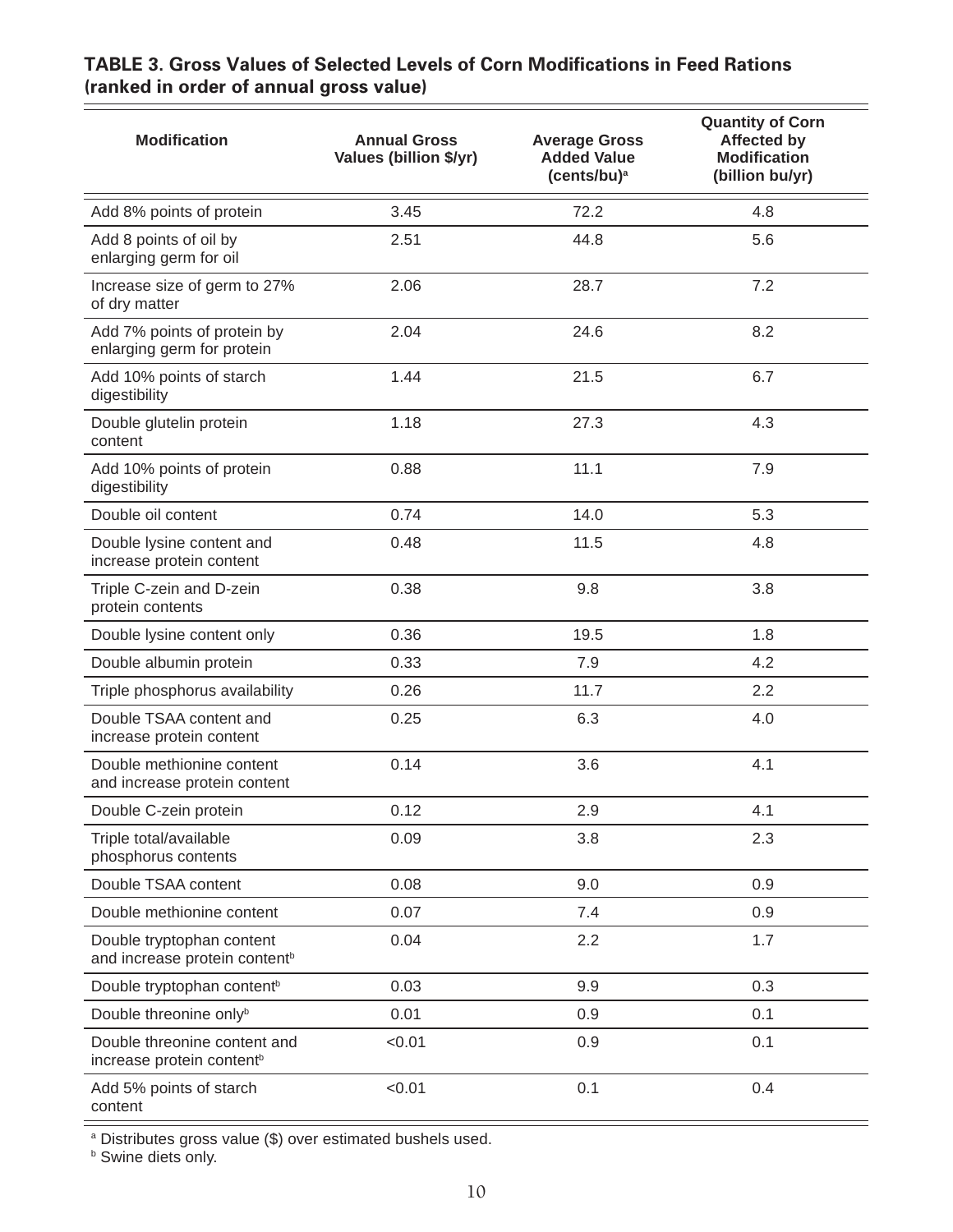A conservative increase of 10 percentage points for swine (82–92%), poultry (84–94%), and beef cattle (73–83%) was used to calculate added value in this example. At this level of increased digestibility, this modified corn could produce feed savings in all diets except those for layer hens at the 120-gram feed intake level. Feed savings are greatest in poultry, ranging from \$3.55/ton for 80-gram layer hens to \$5.61/ton for finisher broilers. A 10 percentage point increase in protein digestibility could add nearly \$880 million in annual gross value and nearly 8␣ billion bushels of U.S. modified corn could be consumed in feed markets worldwide, resulting in an average 11.1 cents/bu added value.

#### **Increase Lysine Content**

Lysine is the first limiting amino acid in cornsoybean meal diets for swine. In poultry diets, lysine might be limiting if protein sources other than soybean meal are used. Beef cattle rely on the rumen to supply amino acids, so minimum levels of lysine are not set for cattle diets (5). Thus, the value of this modification is based on feed cost savings in swine and poultry diets only.

This modified corn includes an accompanying small increase in protein with each level of increased lysine; thus, the added value of this modification reflects the protein increase as well as the lysine increase.

Synthetic lysine supplements are often added to corn–soybean meal swine rations, where lysine is the first limiting amino acid. If lysine content were doubled in corn, feed savings would be greatest in swine diets (\$4.65–6.89/ton), but would be \$1.00/ton or less in poultry diets. Additional lysine provides no advantage in beef cattle diets. This modification could add up to \$480 million in annual gross value to U.S. corn in world feed markets and could affect 4.8␣ billion bushels each year. Mean added value in swine and poultry diets would be approximately 11.5 cents/bu.

#### **Increase Lysine Content Without Changing Protein Content**

This modification differs slightly from the previously described lysine enhancement in that lysine is increased without an accompanying protein increase. When lysine is doubled, this modification is valuable in swine diets and, to a much lesser extent, in starter turkey diets. No other livestock diet is benefited by this modification.

Feed savings in swine diets are in the same range as for the similarly modified corn described in the previous lysine example (\$4.65–6.02/ton). In starter turkey diets, lysine enhancement in corn could save 50 cents/ton. The annual gross value of this modification could add up to \$360 million in world markets for U.S. corn, but would command only 1.8 billion bushels each year. Spreading the additional value over fewer bushels of corn gives this modified corn a higher added value, 19.5 cents/bu, than the modified corn in the previous lysine modification; but, potential market size would be only 43% as large as the market for corn with increased lysine and protein.

#### **Increase Methionine Content**

Methionine is the first limiting amino acid in corn-soybean meal diets for poultry, and is the fourth limiting amino acid for swine. Synthetic methionine is often added to swine starter diets and poultry rations (6). Methionine also can be converted to cystine; thus, when no cystine is available, methionine can meet the requirement for total sulfur amino acid (TSAA) (3). This modification assumes an accompanying increase in protein along with a methionine increase. When methionine content is doubled (0.21% db) to 0.42% db), protein is increased by 0.2 percentage points. At this level, feed savings are greatest in layer hen diets at the 80-gram intake level (\$3.49/ton), but savings are also significant in broiler starter diets (\$2.99/ton), and in turkey starter diets (\$2.76/ton). Methionine is also important to growth in baby pigs. This modification could produce feed savings of \$1.75/ton in pig starter diets; however, savings in diets for higher growth stages in swine are minimal (\$0.04/ton) because larger animals are able to consume enough protein to meet their methionine requirement.

At the 100% increase level in corn methionine, value additions could reach \$1.62/bu in swine starter diets, and \$1.75/bu in poultry diets. This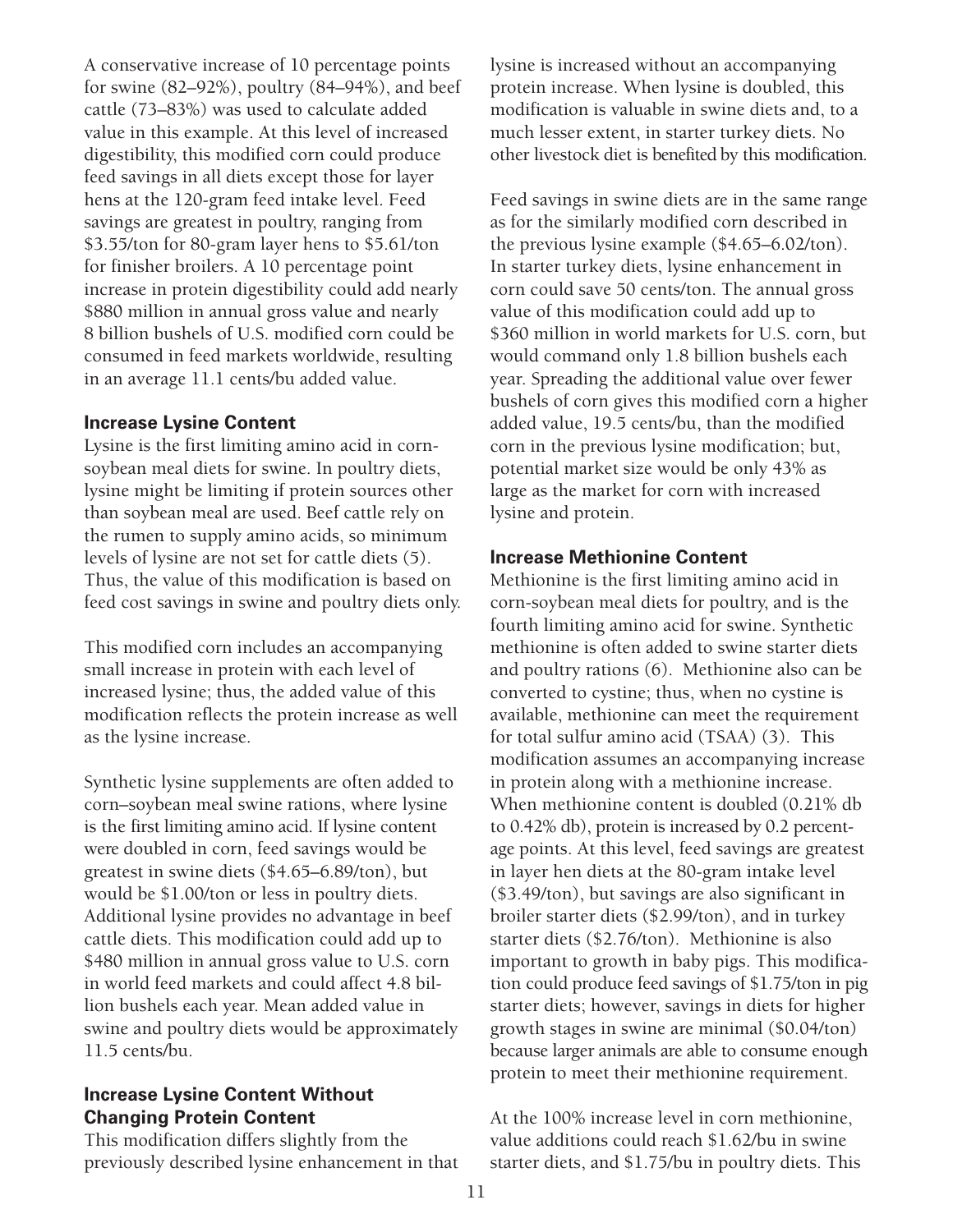modification could add up to \$140 million of annual gross value to corn used in swine and poultry diets worldwide. More than 4.1␣ billion bushels of modified corn could be used each year at a per bushel added value of 3.6 cents.

#### **Increase Methionine Content Without Changing Protein Content**

When methionine content is increased without an accompanying protein increase, feed savings and added value are nearly the same as when both methionine and protein contents increase. Feed savings are greatest in swine starter diets (\$1.77/ton) and poultry starter diets (\$1.55/ton), and in diets for 80-gram layer hens (\$1.76/ton). In swine starter diets, the greatest savings are found when methionine is increased up to 50%, but less modified corn is used when methionine alone increases beyond 50%. Finisher broiler diets require much less modified corn as methionine content increases, so feed savings are less significant at higher growth stages.

In this analysis, the high-methionine corn was replaced with less expensive protein sources in poultry finisher diets and in diets for 120-gram layer hens. If methionine content doubled (increased by 100%), the annual gross value of this modified corn in swine and poultry feed markets could reach \$68 million. However, demand for this corn would be approximately 900␣ million bushels each year, less than 25% of the demand for corn with increases in both methionine and protein.

When only methionine content is increased without a related increase in protein content, least-cost programs will include only enough modified corn in the rations to fill the methionine requirement and then use an alternative protein source. Therefore, fewer bushels of modified corn will be used each year (900␣ million in this example), but each bushel of modified corn will be worth 7.4 cents/bu compared with 3.6␣ cents/bu for high-methionine corn with increased protein content.

#### **Increase TSAA Content**

TSAAs comprise the sum of methionine and cystine. These amino acids must be present in feed to allow proper growth and development through adequate protein formation. Deficiencies of TSAA can decrease rate of gain, so supplementation with methionine is sometimes necessary to meet minimum dietary requirements (methionine can be converted to cystine). When TSAA content is doubled there is a corresponding increase in crude protein content of 0.5 percentage points.

Baby pigs benefit from an increase in TSAA up to a point. In starter pig diets, increasing the content of TSAA by 50–100% achieves maximum feed savings (\$1.76/ton), whereas increases above 100% result in less modified corn being used in the diet because the need for TSAA is met.

Poultry diets can benefit proportionally with increases in TSAA, even above the 100% increase level. Feed savings range from \$1.52/ton to \$4.62/ton in broiler and turkey diets, respectively. Savings of \$4.35/ton are possible in 80-gram layer hen diets, whereas savings in 120-gram layer hens are low by comparison (\$0.91/ton).

From a worldwide feed perspective, a 100% increased TSAA in corn could add \$250␣ million annually in gross value to U.S. corn, potentially affecting 4.0␣ billion each year. An average of 6.3␣ cents/bu of added value could be realized. As with other amino acid modifications, this corn is not valuable in finisher beef cattle diets.

#### **Increase TSAA Content Without Changing Protein Content**

TSAAs are important to growth and development of lean tissue. As in the previous example where the levels of TSAA in corn were increased, the greatest feed savings were in starter diets of swine and poultry, and in diets for 80-gram layer hens. Without additional crude protein, increased levels of methionine and cystine are less useful in diets beyond the starter level. At the adult level, rations will usually include less modified corn and more protein from soybean meal under the price conditions used for this analysis (May 1997). Older animals can consume enough feed to meet the TSAA requirement from alternate protein sources.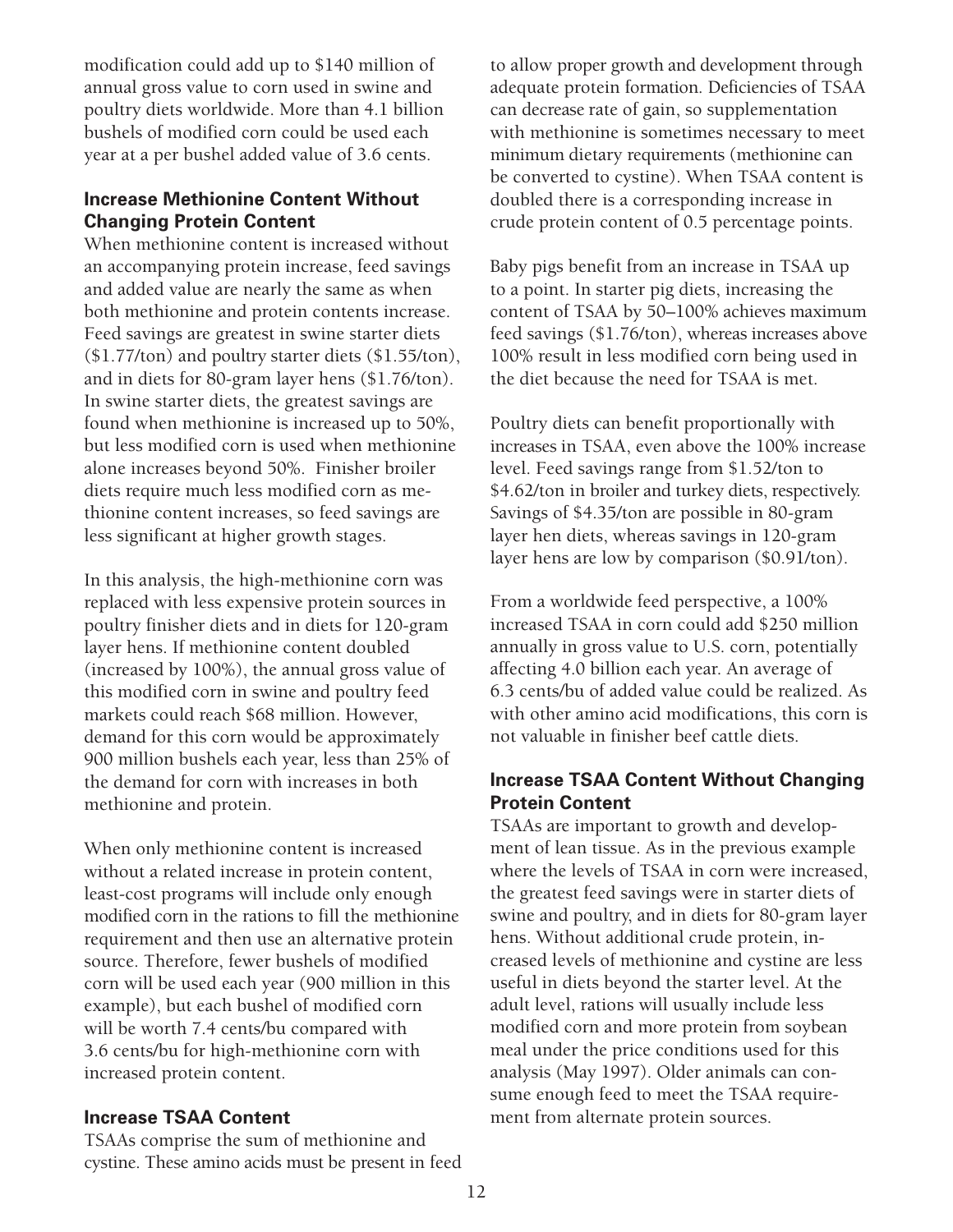If the TSAA content is doubled in corn and the protein level does not increase, feed savings in starter swine diets could reach \$1.75/ton. In poultry diets, feed savings are highest in starter diets, ranging from \$3.41 to \$4.25/ton. In finisher broiler and 120-gram layer hen diets, small feed savings (\$0.32–0.69/ton) could be realized and less modified corn would be used in the rations. On a worldwide basis, only 0.9␣ billion bushels of this modified corn could be used each year, resulting in up to \$84 million in annual gross value for U.S. corn in these markets. Because this additional value is spread over fewer bushels of corn than in the previous example of increased TSAA content, the average added value per bushel is greater, 9.0␣ cents/bu compared with 6.3/bu for corn with increased TSAA and protein contents.

#### **Increase Tryptophan Content**

Tryptophan is usually considered the second limiting amino acid in swine diets. Minimum levels of tryptophan have been established in swine rations for proper use of lysine and arginine (3). Although tryptophan also is considered important in poultry diets, minimum levels have been established only for broilers up to 3 weeks in age. Therefore, tryptophan levels were evaluated only in swine diets for this study.

In May 1997, the price of crystalline tryptophan supplement was \$3.27/lb. Under these price conditions, doubling tryptophan content with a modest increase in corn protein could produce feed savings of 77 cents/ton in finisher swine diets and produce an average added value of 2.2␣ cents/bu. In swine diets alone, increasing tryptophan by 25% produced nearly the same feed savings as a 100% increase in tryptophan while maintaining a high level of modified corn in the diet. Gross additional value of this modification could reach \$35␣ million and affect 1.7␣ bushels of U.S. corn in swine diets worldwide.

#### **Increase Tryptophan Content Without Changing Protein Level**

If tryptophan level doubles without an accompanying protein increase, feed savings of 70␣ cents/ton could be realized in swine diets with an average added value of 9.9␣ cents/bu. Additional gross

value of U.S. corn with this modification could reach \$32␣ million in finisher swine diet applications. The Brill model included significantly less modified corn in the ration at the 100% increase level of tryptophan (17.9% modified corn versus 91.2% modified corn), which resulted in less demand (322 million bushels) and higher per bushel added value (9.9␣ cents/bu) for this modified corn compared with corn in which tryptophan and protein were both increased.

#### **Increase Threonine Content**

Threonine is usually the third limiting amino acid in corn-soybean meal diets for swine. It has been shown to improve performance when added to a corn-based diet (3) and may be added as a crystalline supplement to swine starter diets (6). In May 1997, crystalline threonine cost \$200/lb, whereas lysine was priced at \$7.40/lb and methionine at \$1.38/lb. Under these price conditions, if the threonine content could be doubled with an accompanying protein increase, feed cost savings could reach \$1.04/ton in starter swine diets, but finisher swine diets did not show feed savings with this modified corn. Feed savings reached a maximum and remained constant after threonine was increased by 75%. This modification could affect 148␣ million bushels of U.S. corn in swine diets worldwide with an annual added gross value of up to \$1.3␣ million. Additional value per bushel for increased threonine with the related protein increase would be approximately 1.0 cent/bu.

#### **Increase Threonine Content Without Changing Protein Content**

An increase in threonine alone produces nearly the same results as increases in threonine and protein as previously described. Feed savings in starter swine diets could reach \$1.07/ton if the threonine content were increased. As before, maximum feed savings occurred at the 75% increase level and remain constant as threonine is increased above that level. Additional gross value, bushels of corn affected, and added value per bushel are the same as when threonine and protein are both increased; \$1.3 million, 148 million bushels, and 1.0 cent/bu, respectively.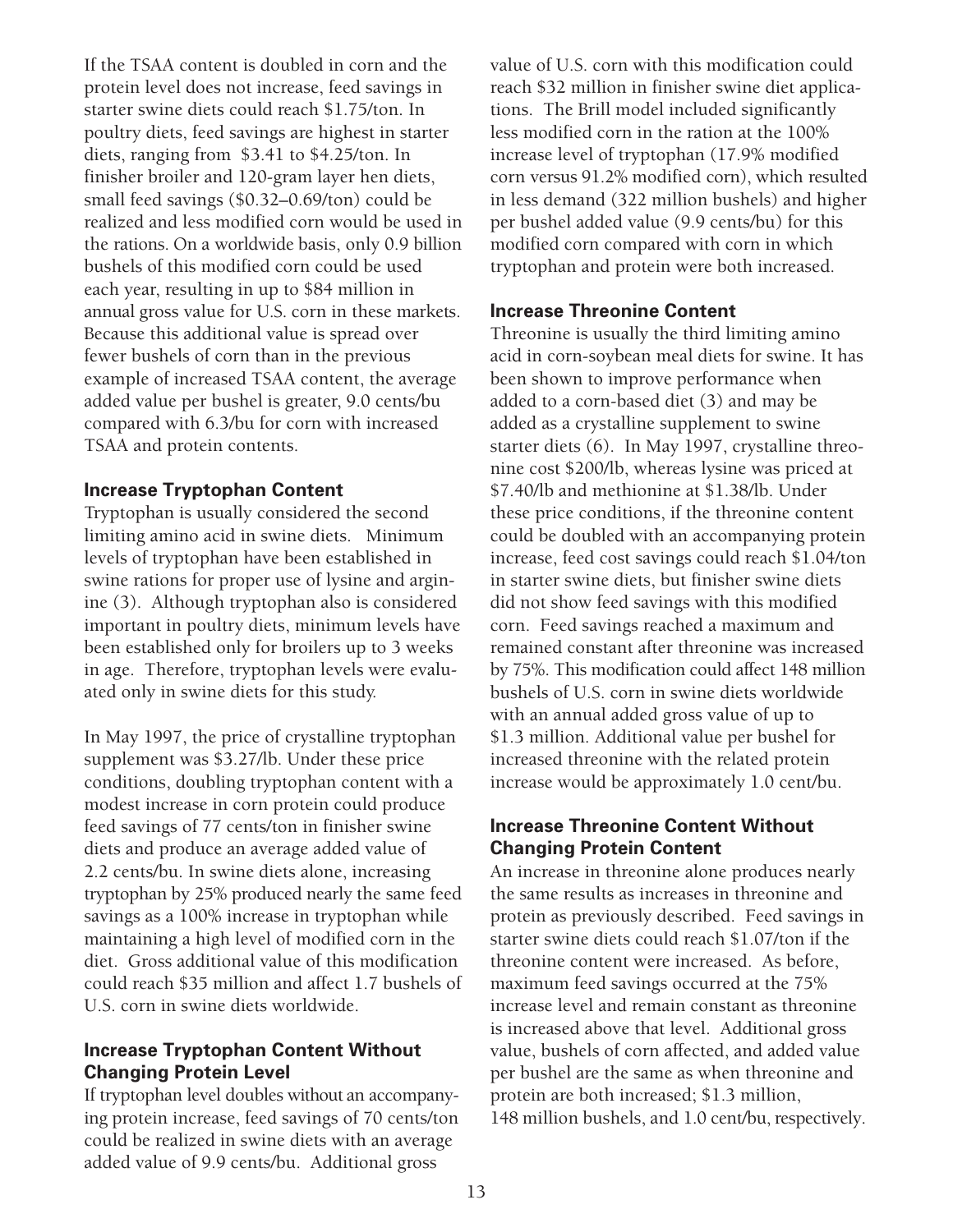#### **Increase Albumin Protein Content**

Albumin proteins are biologically active proteins (mostly enzymes) and contain higher proportions of essential amino acids than corn storage proteins (zeins). Corn typically contains 7% of its total protein as albumin proteins (6). The quality of the amino acid composition of this protein fraction is preferred in nonruminant livestock nutrition; thus, increasing this class of proteins improves the overall amino acid balance of corn protein.

If albumin protein content is doubled, starter and finisher diets in swine and poultry could realize feed savings. Generally, savings in finisher diets exceed those in starter diets, probably due to the greater proportion of modified corn that would be used in finisher diets. For swine, savings of \$1.43/ton in starter diets and \$2.49/ton in finisher diets could be realized. Savings in poultry diets range from \$0.94 to 2.54/ton, usually exceeding \$1.50/ton except in diets for 120 gram layer hens. This modification could add up to \$330 million in gross value to U.S. corn, yielding an average added value of 7.9␣ cents/bu and commanding 4.2␣ billion bushels of modified corn.

#### **Increase Glutelin Content**

The glutelin protein fraction in corn is a rich source of amino acids such as lysine, methionine, and cystine that may be limiting amino acids in swine and poultry diets. Corn typically contains 25% of its total protein as glutelin proteins, which reside primarily in the germ  $(6)$ . Increasing glutelin protein improves overall amino acid balance in corn protein for feed applications.

If glutelin content could be doubled with a corresponding increase in protein of 2.2 percentage points, glutelin would then comprise 40% of the protein and provide greater amounts of limiting amino acids (e.g., lysine, methionine) in swine and poultry diets. Feed savings of \$2.84–8.87/ton in poultry diets and \$4.78–4.86 in swine diets are possible at this level of increase, with a mean added value of 27.3␣ cents/bu for this modified corn. In world feed markets for U.S. corn, the additional annual gross value of doubling the glutelin content of corn could

reach \$1.18 billion and would affect approximately 4.3 billion bushels of U.S. corn each year.

#### **Increase C-Zein Protein Content**

Increasing C-zein protein in corn is another strategy for increasing methionine and cystine. Corn typically contains 3.3% of its zein protein as C-zein, which is unusually high in TSAA (7). This modification includes very modest increases in crude protein (0.15 percentage points of crude protein when C-zein is doubled), so the modification's value is based mainly on increased TSAA content.

When C-zein is doubled, feed savings are highest in broiler diets and 80-gram layer hen diets at \$1.37/ton. Finisher turkey diets can reach savings of \$1.22/ton. Starter swine diets have comparatively small savings of 22 cents/ton. This modification could be worth up to \$120␣ million in gross added value for 4.1 billion bushels of U.S. corn in world feed markets annually. The average added value is 2.9␣ cents/bu, though added value in poultry feed applications is 3.5–7.0␣ cents/bu.

#### **Increase C-Zein and D-Zein Protein Content**

Zein proteins are found in corn endosperm and are distinctly different in amino acid composition than proteins found in corn germ. They are classified according to amino acid composition and named with letters (A, B, C, etc.). Zein protein represents 52% of total kernel protein in corn (7). C-zein and D-zein comprise 5.9% of zein protein and are particularly rich sources of methionine, the first limiting amino acid in poultry diets, and of sulfur-containing amino acids (7). Identifying and increasing corn protein fractions that provide larger amounts of limiting amino acids may provide feed cost savings by avoiding the use of higher cost supplements. However, finisher beef cattle diets would not gain any savings from this corn modification.

Increased contents of C-zein and D-zein proteins with an accompanying increase in total protein content generally produce greater feed savings in starter poultry and swine diets than in finisher diets. If C-zein and D-zein protein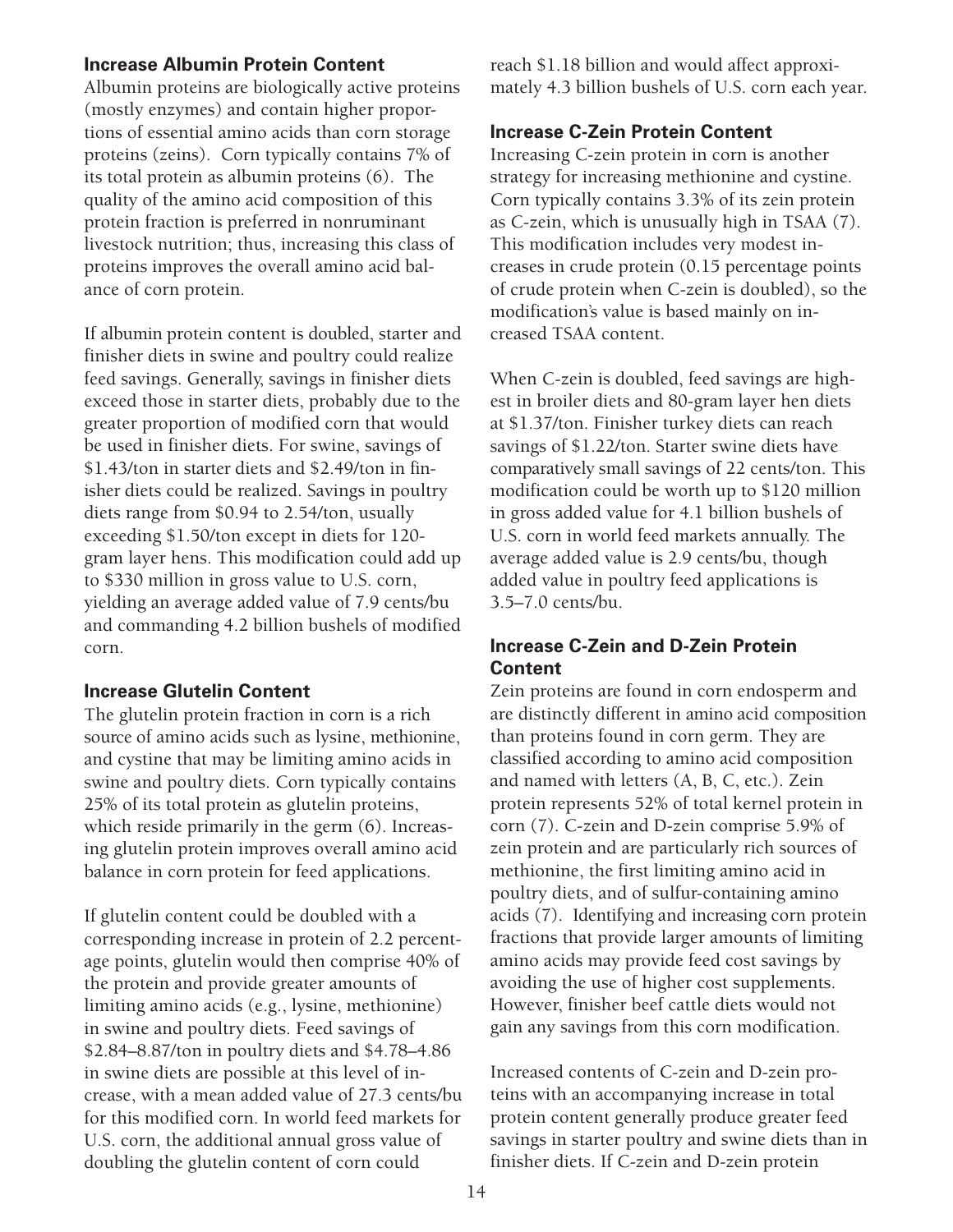contents could be tripled, feed savings in swine starter diets could reach \$2.43/ton. The range of feed savings in poultry starter diets is estimated at \$5.94–9.09/ton, and savings in 80-gram layer hen diets could reach \$9.57/ton. Mean added value is approximately 9.8 cents/bu, resulting in additional annual gross value of up to \$380␣ million in the world feed markets using 3.8␣ billion bushels of modified corn each year.

# **Germ Size Modifications**

#### **Enlarge Germ for Oil**

This modification describes corn composition that is typical of commercial high-oil corn. Increased germ size provides primarily more oil content, but protein content also modestly increases. Germ proteins provide high-quality protein in the diet, so any increase in germ protein is likely to be beneficial in terms of amino acid balance.

Several levels of oil increase (up to 16% oil db) were examined using actual data provided by seed companies. If the oil content was increased three times that of typical corn (12% db), protein content increases 5.5 percentage points (14.1%␣ db), and starch content decreases 13␣ percentage points (58.2% db). Additional energy and high quality proteins are provided in this modified corn. Diets for swine, poultry, and beef cattle show feed savings, except diets for 120-gram layer hens. Today, commercial high-oil corn typically contains 6 or 7% (db) oil; but, experimental hybrids contain more than 20% oil.

When oil content is tripled with accompanying changes in protein and starch, feed savings are highest in broiler starter diets (\$50.22/ton). Savings in swine diets ranged from \$8.37/ton to \$10.44/ton, and savings in finisher beef cattle diets are \$6.24/ton. Finisher turkey and broiler diets show savings of \$23.31/ton and \$28.14/ton, respectively. Swine and poultry diets show maximum feed savings at an oil content of 12%, whereas beef cattle diets show increasing feed savings proportional to the increase in oil. At 12% oil content, this modified corn could add up to \$2.51 billion of annual gross value to U.S. corn used in livestock diets worldwide with an average added value of 44.8 cents/bu. Approximately 5.6␣ billion bushels of corn per year would be affected.

This modification provides both protein and energy, and thus produces substantial savings in feed rations. This modification affects more corn than those that increase only protein because the energy portion is valuable in both ruminant and monogastric diets. Compared with modified corn in which only protein increases, high-oil corn shows lower aggregate and per bushel added values because its value is affected by the prices of both soybean meal (a relatively high-cost protein source) and feed fat (a relatively low-cost energy source).

High-oil corn provides other nonquantifiable benefits. Increased tocopherols provide antioxidant activity to improve flavor stability in feed rations and improve the quality of frying fats in which poultry are prepared. In addition, diets that include high-oil corn result in slightly more saturated poultry fat, which is preferred in deepfat frying applications.

#### **Enlarge Germ for Protein**

Another strategy for increasing energy and protein level is to enlarge the germ size and to select for protein content increasing faster than oil content. Corn of this type is commercially available as "high-protein corn." For this analysis, we used actual composition data of high-protein corn varieties provided by seed companies. If the protein content increases by 7 percentage points (15.7% db), oil content increases by 2␣ percentage points (6.1% db).

Feed savings in swine and poultry diets increase steadily as protein and oil contents increase, except in diets for 120-gram layer hens. At the 15.7% protein level in this high-protein corn, swine diet feed savings range from \$4.63/ton (starter) to \$7.16/ton (finisher). Poultry starter diets and 80-gram layer hen diets show feed savings of \$7.10/ton to \$25.37/ton, whereas finisher diet feed savings average \$21.25/ton for broilers and turkeys. Beef cattle diets show savings of less than 40 cents/ton, probably due more to the increased energy level than to the protein increase.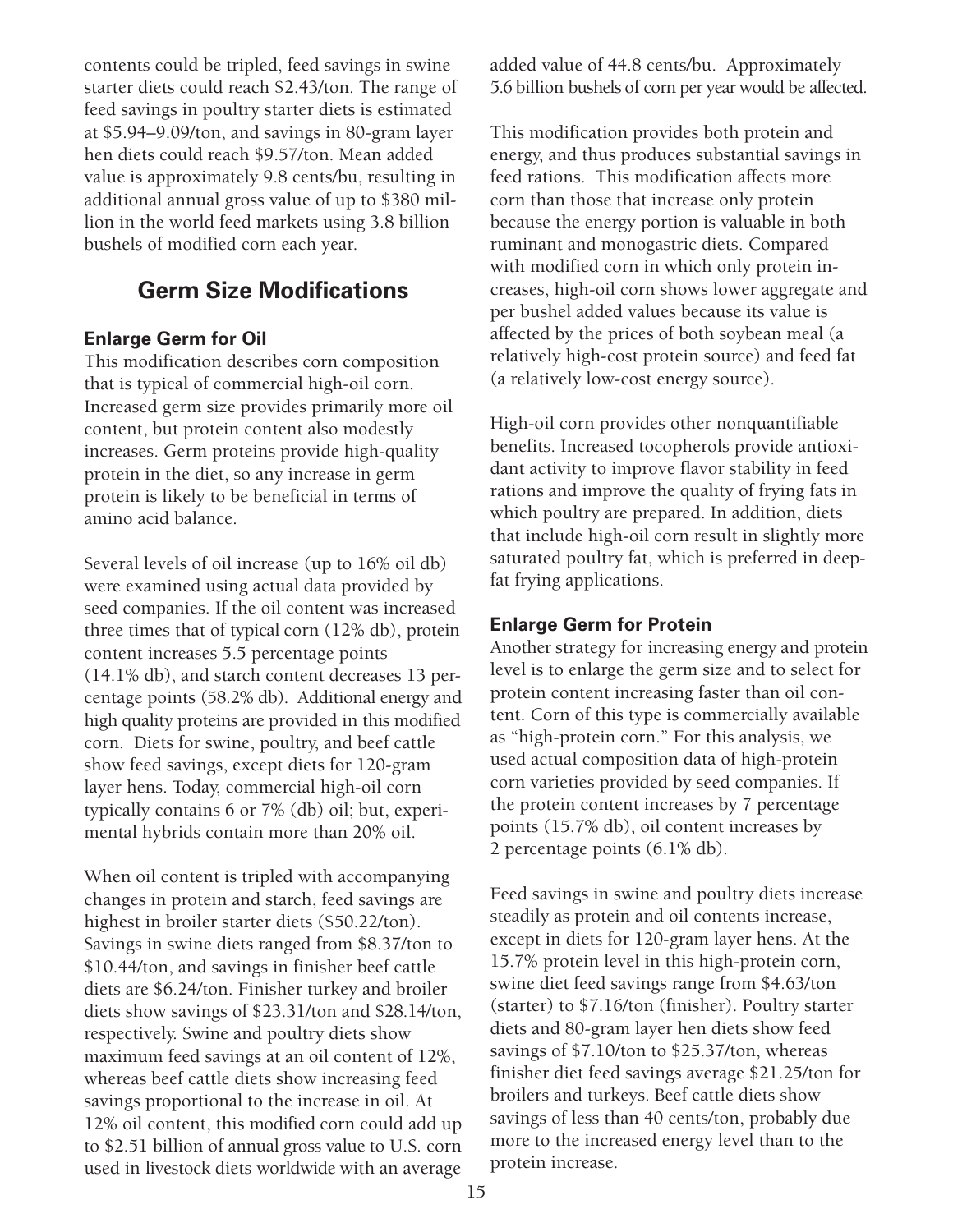Of all the corn modifications considered, this one would be likely to increase U.S. corn consumption the most, affecting an estimated 8.3␣ billion bushels per year with an annual gross added value up to \$2.04 billion. The average added value (24.6 cents/bu) is below that of other corns with enhanced oil and protein because the estimated annual gross value of \$2.04 billion is spread over 8.3 billion bushels. In swine, poultry, and beef cattle diets, the amount of modified corn in the diet increases as protein content increases. Thus, high-protein corn is likely to compete heavily with soybean meal as a protein ingredient in feed rations.

#### **Enlarge Germ Size**

This is a theoretical evaluation of enlarging the germ and retaining the relative proportions of oil and protein in normal corn. Increased amounts of germ protein provide more high-quality protein in the diet because germ proteins contain higher levels of essential amino acids needed by swine and poultry. No seed companies have merely enlarged the germ and maintained the proportions of oil and protein in normal corn. Rather, they have selected for enlarged germs with either increased oil content, increased protein content, or increased albumin content. Germ comprises about 11.1% of the kernel weight in typical corn (8). This analysis describes feed savings and added value when the germ size is increased to 27% of the kernel weight (a 144% increase over the typical germ size), with protein content at 10.3% db, oil content at 8.7% db, and starch content at 61.1% db.

Feed savings increase at each level of germ size up to 27%, then level off or decrease for finisher swine and poultry. Beef cattle and 80-gram layer hens showed constant increases in feed savings at germ sizes larger than 27%. For finisher broilers and turkeys, feed savings of \$15.15/ton are possible if germ size increases to 27%. Feed savings for starter broilers and 80-gram layer hens average \$11.75/ton and, in starter turkey diets, \$4.42/ton. In swine finisher diets, feed savings could reach \$10.30/ton, but were less in starter diets at \$2.12/ton. Beef cattle finisher diets could realize feed savings of \$2.46/ton, but no feed savings are possible in diets for 120-gram layer hens.

This modified corn could have an annual gross added value of up to \$2.06 billion to U.S. corn in world feed markets and could command 7.2␣ billion bushels of corn each year. In feed markets for swine, poultry, and beef cattle, use of this corn could add 1␣ billion bushels to current world demand for corn, but would likely decrease demand for soybean meal. Average added value is estimated at 28.7 cents/bu.

## **Oil Modifications**

#### **Increase Oil Content**

High-oil corn usually contains higher levels of germ protein that affect nutrient values in feed rations. In this modification, oil increases at the expense of protein and starch, providing more metabolizable energy in the rations. Significant feed savings are possible in poultry and beef cattle diets; but increased oil, by itself at any level, is not important in swine diets nor in diets for 120-gram layer hens. This analysis covers oil levels up to 16% (12 percentage points above typical corn) and show increasing feed savings in poultry diets up to 6% oil. From 6 to 12% oil levels, feed savings decline gradually, then drop rapidly after 12%. Only beef cattle diets show increasing feed savings at oil levels more than 12%.

If corn oil content doubles (to 8.1% db), finisher diets for turkeys and broiler chickens show the greatest feed savings at \$6.82/ton and \$6.51/ton, respectively. Feed savings for broiler starter diets are \$5.36/ton and less in turkey starter diets, \$1.71/ton. Layer hen (80-gram) diets could benefit by savings of \$5.77/ton, but no savings are possible in diets for 120-gram layers. Finisher beef cattle diets may realize savings of \$3.88/ton.

At this level of oil increase, up to \$740␣ million in annual gross added value would be achieved in feed applications using U.S. corn worldwide, and 5.3␣ billion bushels of corn could be affected each year. Estimated average added value is 14␣ cents/bu, or 3.5␣ cents for each additional percentage point of oil.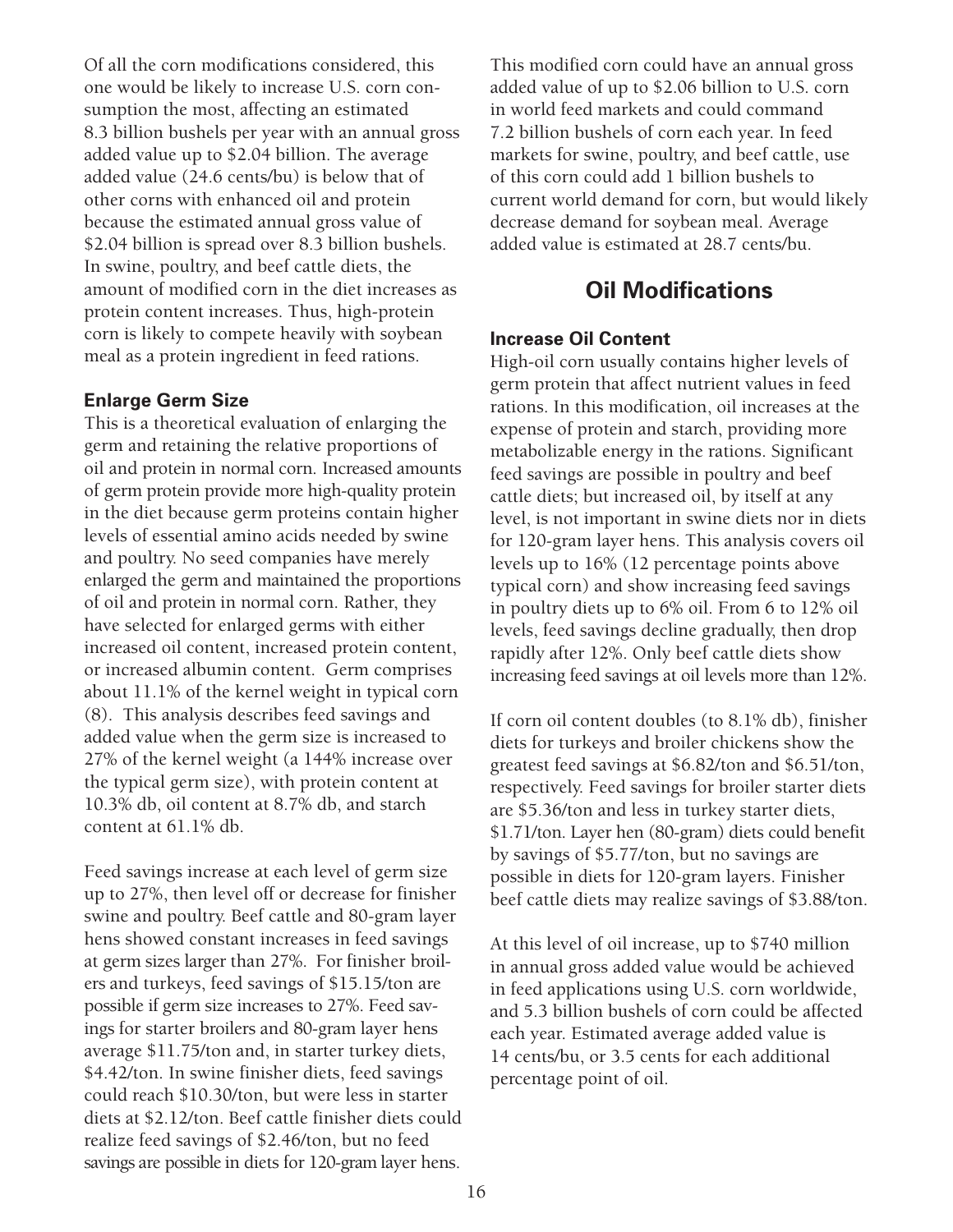## **Starch Modifications**

#### **Increase Starch Content**

This modification would increase starch content (71%␣ db in normal corn) with accompanying decreases in protein and oil contents. Corn with starch contents of 76% db (5 percentage points of additional starch) are only valuable in 120-gram layer hen diets where feed savings could reach 25␣ cents/ton. In this application, 428 million bushels of U.S. corn could be used worldwide each year, but additional value per bushel would be low at 0.1 cent/bu. Additional gross value is estimated to be less than \$500,000 per year.

#### **Increase Starch Digestibility**

This modification examines the potential for altering the structure of starch to facilitate more complete digestion in the small intestine where it is used for weight gain. Increased starch digestibility could be a valuable modification in U.S. corn, especially for broiler chickens and finisher beef cattle, if the benefits of increased digestibility can be demonstrated and feeders convinced of the benefit of increased starch digestibility. Although new information is changing perceptions among scientists, corn starch is considered by the feed industry to be 99–100% digestible for swine and poultry. This may be true over the total tract, but only the digestion that occurs in the small intestine contributes to weight gain. Some poultry nutritionists have recently estimated corn starch digestibility could be as low as 82% (9).

In this analysis, starch digestibility is increased by 10 percentage points, which theoretically makes it nearly 100% digestible. In this case, finisher diets for turkeys and broiler chickens could realize the highest feed savings, \$9.57/ton and \$9.20/ton, respectively. Starter broiler and 80-gram layer hen diets could realize savings of \$7.81/ton and \$8.42/ton, respectively. Starter turkey diets could realize \$2.37/ton in feed savings, but no savings are predicted for 120-gram layer hens. Savings of \$2.46/ton are possible in beef cattle diets. In all species, feed savings steadily increase as starch digestibility increases.

With 10 percentage points of increased starch digestibility, this modification could have an annual gross value of up to \$1.44 billion to the value of U.S. corn used worldwide in feed applications. Approximately 6.7 billion bushels of corn could be consumed each year with an additional value of 21.5 cents/bu.

## **Phosphorus Modifications**

#### **Convert Unavailable Phosphorus to Available Phosphorus**

This modification examines the potential of converting unavailable phosphorus (phytatebound phosphorus) into available phosphorus, which would likely produce feed savings for all livestock except 120-gram layer hens and beef cattle. Approximately 20% of the total phosphorus in corn are available to meet the needs of livestock; the remainder is present as undigestible phytate and is not biologically available. Lines very low in phytate have already been developed (lines with 65% of the phosphorus in available form have been achieved) (10). Unavailable phosphorus is excreted and contributes to environmental problems. Environmental costs of phosphorus in waste were not factored into our analysis, only feed savings due to reduced need for dicalcium phosphate were considered.

When the amount of available phosphorus in corn is tripled (up to 60% available), feed savings are greatest in diets in 80-gram layer hen diets (87␣ cents/ton), starter broilers (82␣ cents/ton), starter turkeys (69 cents/ton), and starter swine (42 cents/ton).

Finisher diets might realize savings, but they would be less than 50% of the savings in starter diets. At this level of phosphorus availability, approximately 2.2␣ billion bushels of corn could be consumed each year at an average added value of 11.7 cent/bu. This modification could contribute up to \$260␣ million in annual gross value to U.S. corn in world markets for feed savings alone, not considering the environmental impact of reducing phosphorus.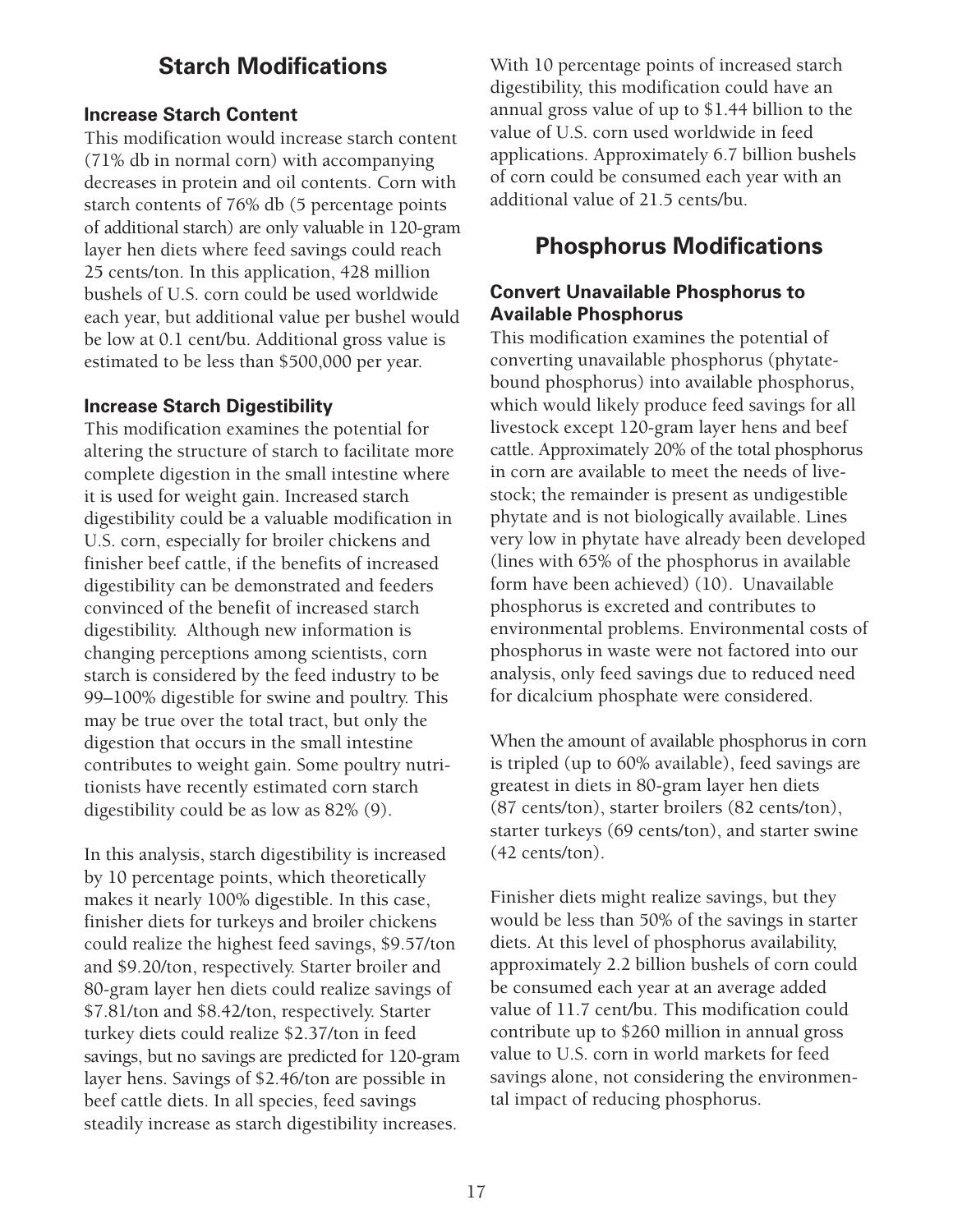#### **Increase Total and Available Phosphorus Contents**

This modification may provide an alternative route to increasing available phosphorus content by increasing total phosphorus, but would exacerbate phosphorus in waste problems. In this example, a 37% increase in total phosphorus would provide as much available phosphorus as in the previously described modification where phosphorus was 60% available. However, due to limits in the least-cost ration-balancing model, this modification adds only approximately one-third as much value to corn in the ration and adds an annual gross value up to \$90 million. This modification could produce 3.8␣ cents/bu of added value, while affecting the same amount of corn (2.2 billion bushels). By increasing total phosphorus content, there is a negative environmental impact, which was not considered.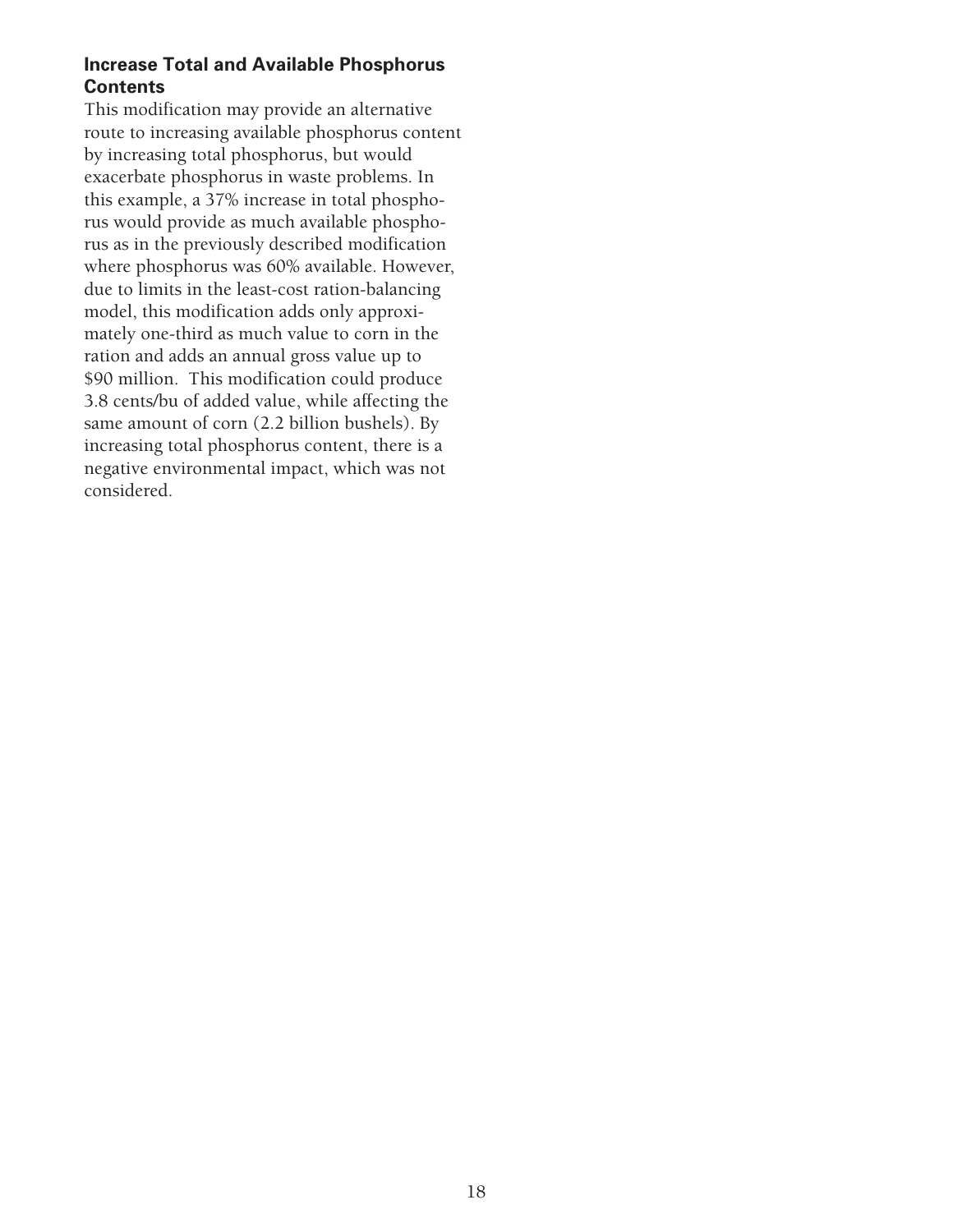# **Conclusions**

Modifications in corn composition produce feed cost savings on balanced corn–soybean meal based rations for swine, poultry, and beef cattle. Under the market conditions in May 1997, corn and soybean meal were at relatively high prices. Both ingredients are major protein sources and, along with animal and vegetable fat, provide energy in the diet; the remaining diet ingredients provide amino acids, vitamins, minerals, and antibiotics. When nutritional traits are enhanced in corn, the modified corn will likely substitute for another major ingredient, usually soybean meal, synthetic amino acids, or fat, thus affecting consumption of other major feed ingredients.

When considered together, these 24 modifications could affect far more corn than is currently demanded by feed markets, and some modifications are substitutes for other modifications. Therefore, it is likely that corn modifications will be stacked to convey greater nutritional advantages and increase added value.

When feed savings are allocated across the total bushels of modified corn that could be used, the modifications with the greatest additional value per unit of increase are as follows:

- Increased protein content (9.0 cents/bu per 1.0 percentage point of increased protein),
- Increased tryptophan (8.2 cents/bu per 0.1 percentage point of increased tryptophan),
- Increased lysine (6.5 cents/bu per 0.1 percentage point of increased lysine),
- Increased lysine and protein (3.8 cents/bu per 0.1 percentage point of increased lysine),
- Increased methionine (3.7 cents/bu per 0.1 point of increased methionine),
- Increased oil content (3.5 cents/bu per 1.0␣ percentage point of increased oil), and
- Increased available phosphorus (2.9 cents/ bu per 10 percentage points of increased phosphorus availability).

The annual gross added values at a selected level of each trait enhancement also were estimated using average added value and potential modified corn consumption. The modifications having the highest gross added values are as follows:

- Additional 8 percentage points of protein (\$3.45 billion),
- Enlarged germ for oil so that oil content is increased 8 percentage points (\$2.51 billion),
- Enlarged germ size to 27% of dm (\$2.06 billion),
- Enlarged germ for protein so that protein content is increased 7 percentage points (\$2.04 billion),
- Additional 10 percentage points of starch digestibility (\$1.44 billion),
- Glutelin protein content is doubled  $($1.18 billion)$ , and
- Additional 10 percentage points of protein digestibility (\$880 million).

To derive maximum benefits of many modifications, species-specific and age-specific grains will likely be developed. Many of the modifications will cause pressure on alternative feed ingredients, especially soybean meal. This may reduce the net financial benefits to producers for some modifications because most midwestern farmers produce both crops.

Decisions on whether to grow modified corn will depend on net value rather than gross value. Net value reflects the additional costs of production, storage, and handling as well as price response of competing feed ingredients. This study is the first step in determining the real value of each of these modifications.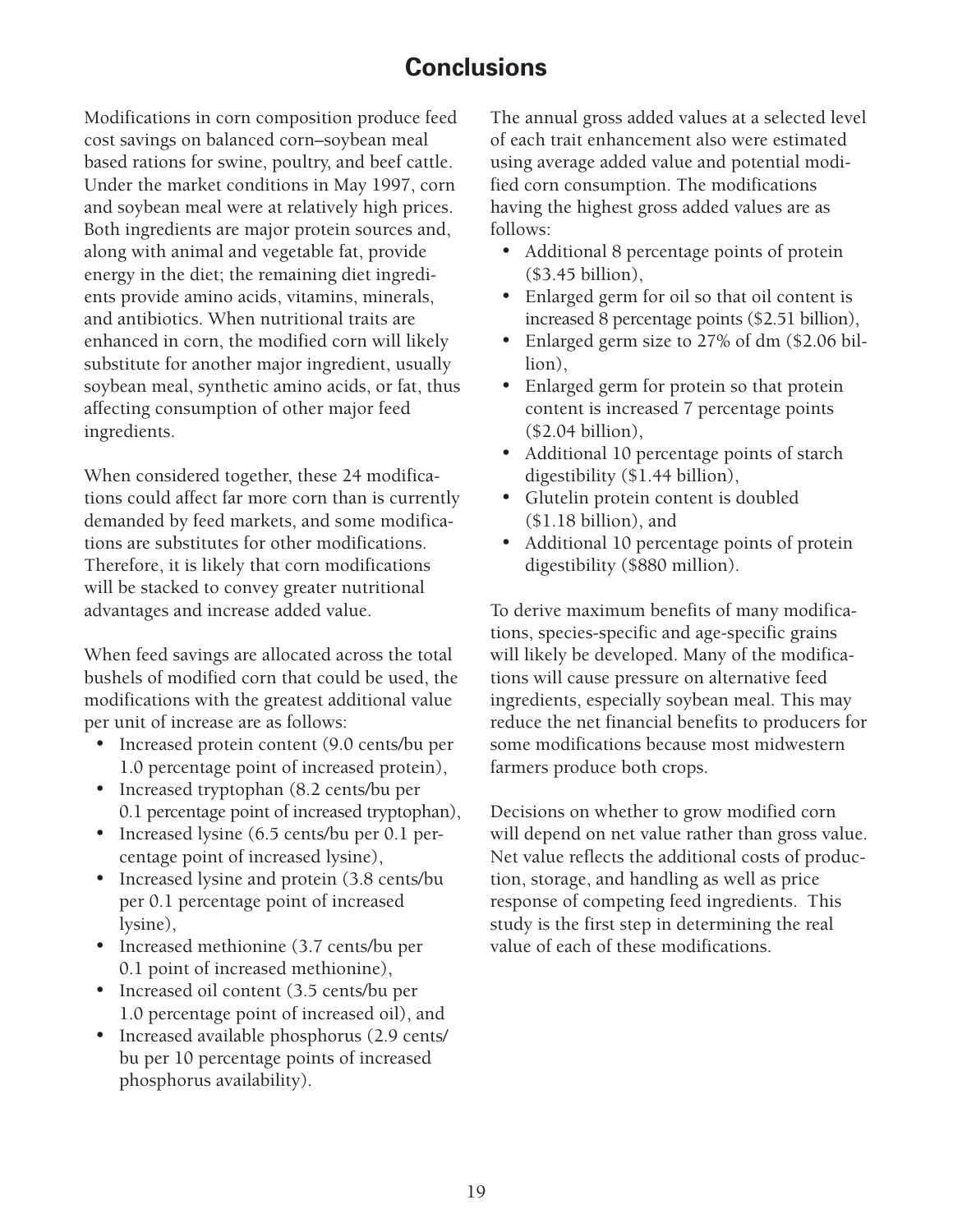# **References**

- 1. Baumel, C.P., "Genetically Modified Corn: Impact on Feed Cost & Feed Ingredient Consumption," Proceedings of the Iowa Grain Quality Initiative Third Annual Informational Seminar, July 19, 1999, Ames, IA.
- 2. Janssen, W.M.M.A., ed., European Table of Energy Values for Poultry Feedstuffs, 3rd Ed., Spelderholdt Center for Poultry Research and Information Services, Beekbergen, Netherlands (1989).
- 3. National Research Council, Nutrient Requirements of Swine, 9th Ed. (1988); Nutrient Requirements of Poultry, 9th Ed. (1994); Nutrient Requirements of Beef Cattle, 7th Ed. (1996), Washington, DC.
- 4. Iowa State University, University Extension, Life Cycle Swine Nutrition, Ames, IA (1996).
- 5. Jurgens, M.H., Swine Feeding Guides and Poultry Nutrition and Feeding, in Animal Feeding and Nutrition, 7th Ed., Kendall/Hunt, Dubuque, IA (1993).
- 6. Wilson, C.M., Proteins of the Kernel, in Corn Chemistry and Technology, edited by S.A. Watson and P.E. Ramstad, American Association of Cereal Chemists: St. Paul, MN (1987).
- 7. Wilson, C.M., Techniques for Characterization of Maize Endosperm Storage Proteins and Identification of Nutritionally Improved Maize, in Quality Protein Maize, American Association of Cereal Chemists: St. Paul, MN (1992).
- 8. Watson, S.A., Structure and Composition in Corn Chemistry and Technology, edited by S.A. Watson and P.E. Ramstad, American Association of Cereal Chemists: St. Paul, MN (1987).
- 9. Noy, Y., and D. Sklan, Digestion and absorption in the young chick, *Poultry Sci. 74:366–373* (1995).
- 10.Stilborn, H.L., and R.C. Crum, New corn varieties to provide feed options in the future, *Feedstuffs* (October 6, 1997).